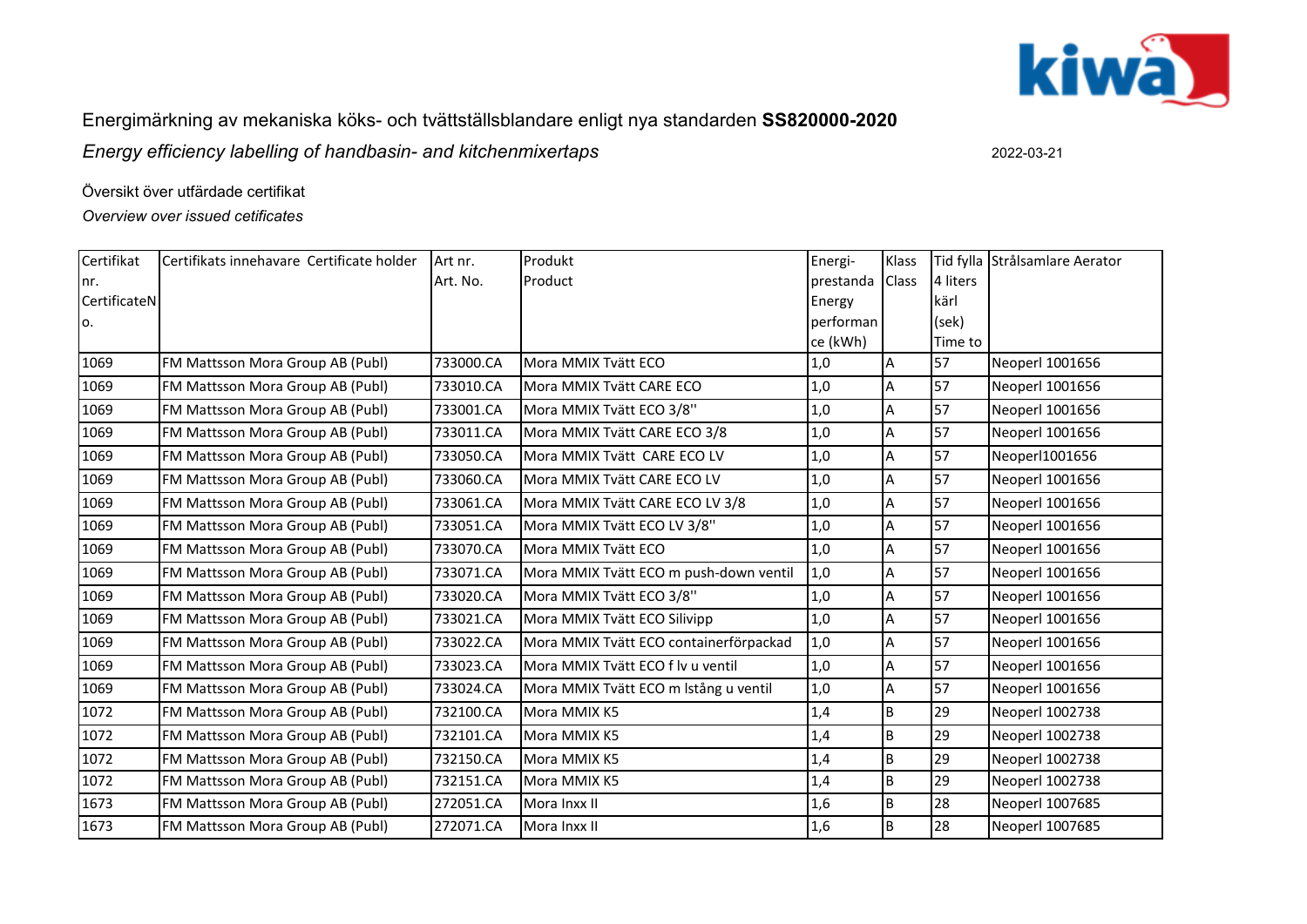

| 1673 | FM Mattsson Mora Group AB (Publ) | 272101.CA | Mora Inxx II                                  | 1,6     | B  | 28     | Neoperl 1007685 |
|------|----------------------------------|-----------|-----------------------------------------------|---------|----|--------|-----------------|
| 1673 | FM Mattsson Mora Group AB (Publ) | 272151.CA | Mora Inxx II                                  | 1,6     | B  | 28     | Neoperl 1007685 |
| 1673 | FM Mattsson Mora Group AB (Publ) | 272081.CA | Mora Inxx II                                  | 1,6     | B  | 28     | Neoperl 1007685 |
| 1673 | FM Mattsson Mora Group AB (Publ) | 272091.CA | Mora Inxx II                                  | 1,6     | B  | 28     | Neoperl 1007685 |
| 1674 | FM Mattsson Mora Group AB (Publ) | 273001.CA | Mora Inxx II                                  | 1,4     | B  | 47     | Neoperl 1007747 |
| 1674 | FM Mattsson Mora Group AB (Publ) | 273003.CA | Mora Inxx II                                  | 1,4     | İΒ | 47     | Neoperl 1007747 |
| 1674 | FM Mattsson Mora Group AB (Publ) | 273011.CA | Mora Inxx II                                  | 1,4     | B  | 47     | Neoperl 1007747 |
| 1674 | FM Mattsson Mora Group AB (Publ) | 273013.CA | Mora Inxx II                                  | 1,4     | B  | 47     | Neoperl 1007747 |
| 1674 | FM Mattsson Mora Group AB (Publ) | 273021.CA | Mora Inxx II                                  | 1,4     | B  | 47     | Neoperl 1007747 |
| 1674 | FM Mattsson Mora Group AB (Publ) | 270323.CA | Mora Inxx II                                  | 1,4     | B  | 47     | Neoperl 1007747 |
| 1698 | FM Mattsson Mora Group AB (Publ) | 707100    | Mora Rexx K5                                  | 1,7 kWh | B  | 37 sek | 44.3053.00000   |
| 1740 | FM Mattsson Mora Group AB (Publ) | 8450-8510 | Runn Tvätt                                    | 1,6     | B  | 40     | Neoperl 1003307 |
| 1740 | FM Mattsson Mora Group AB (Publ) | 8452-8510 | Runn Tvätt Mini                               | 1,6     | B  | 40     | Neoperl 1003307 |
| 1740 | FM Mattsson Mora Group AB (Publ) | 8350-0000 | Siljan Tvätt                                  | 1,6     | ΙB | 40     | Neoperl 1003307 |
| 1740 | FM Mattsson Mora Group AB (Publ) | 8350-0006 | Siljan Tvätt Brons                            | 1,6     | B  | 40     | Neoperl 1003307 |
| 1740 | FM Mattsson Mora Group AB (Publ) | 8350-0010 | Siljan Tvätt 3/8"                             | 1,6     | B  | 40     | Neoperl 1003307 |
| 1740 | FM Mattsson Mora Group AB (Publ) | 8550-0010 | Siljan Tvätt 3/8" LF                          | 1,6     | B  | 40     | Neoperl 1003307 |
| 1740 | FM Mattsson Mora Group AB (Publ) | 8350-0300 | Siljan Tvätt kortare inloppsslangar           | 1,6     | B  | 40     | Neoperl 1003307 |
| 1740 | FM Mattsson Mora Group AB (Publ) | 8350-2310 | Siljan Tvätt kortare inloppsslangar 3/8" & KF | 1,6     | B  | 40     | Neoperl 1003307 |
| 1740 | FM Mattsson Mora Group AB (Publ) | 8350-9000 | "Siljan tvätt Container packad"               | 1,6     | B  | 40     | Neoperl 1003307 |
| 1740 | FM Mattsson Mora Group AB (Publ) | 8352-0000 | Siljan Tvätt mini                             | 1,6     | B  | 40     | Neoperl 1003307 |
| 1740 | FM Mattsson Mora Group AB (Publ) | 8352-0010 | Siljan Tvätt Mini 3/8"                        | 1,6     | B  | 40     | Neoperl 1003307 |
| 1740 | FM Mattsson Mora Group AB (Publ) | 8355-0010 | Siljan Tvätt 3/8" m LV                        | 1,6     | B  | 40     | Neoperl 1003307 |
| 1740 | FM Mattsson Mora Group AB (Publ) | 8353-5000 | Siljan Tvätt m. Pushdown                      | 1,6     | B  | 40     | Neoperl 1003307 |
| 1740 | FM Mattsson Mora Group AB (Publ) | 8353-5010 | Siljan Tvätt 3/8" m Pushdown                  | 1,6     | B  | 40     | Neoperl 1003307 |
| 1740 | FM Mattsson Mora Group AB (Publ) | 8552-0010 | Siljan Tvätt Mini 3/8" LF                     | 1,6     | B  | 40     | Neoperl 1003307 |
| 1740 | FM Mattsson Mora Group AB (Publ) | 8553-5010 | Siljan Tvätt 3/8" m Pushdown LF               | 1,6     | B  | 40     | Neoperl 1003307 |
| 1741 | FM Mattsson Mora Group AB (Publ) | 8400-8510 | Runn Kök J-pip m 3/8"                         | 1,9     | B  | 33     | Neoperl 1001415 |
| 1741 | FM Mattsson Mora Group AB (Publ) | 8401-8510 | Runn Kök J-pip m 3/8" m DM                    | 1,9     | B  | 33     | Neoperl 1001415 |
| 1741 | FM Mattsson Mora Group AB (Publ) | 8300-0000 | Siljan Kök J-pip                              | 1,9     | B  | 33     | Neoperl 1001415 |
| 1741 | FM Mattsson Mora Group AB (Publ) | 8300-0010 | Siljan Kök J-pip 3/8"                         | 1,9     | B  | 33     | Neoperl 1001415 |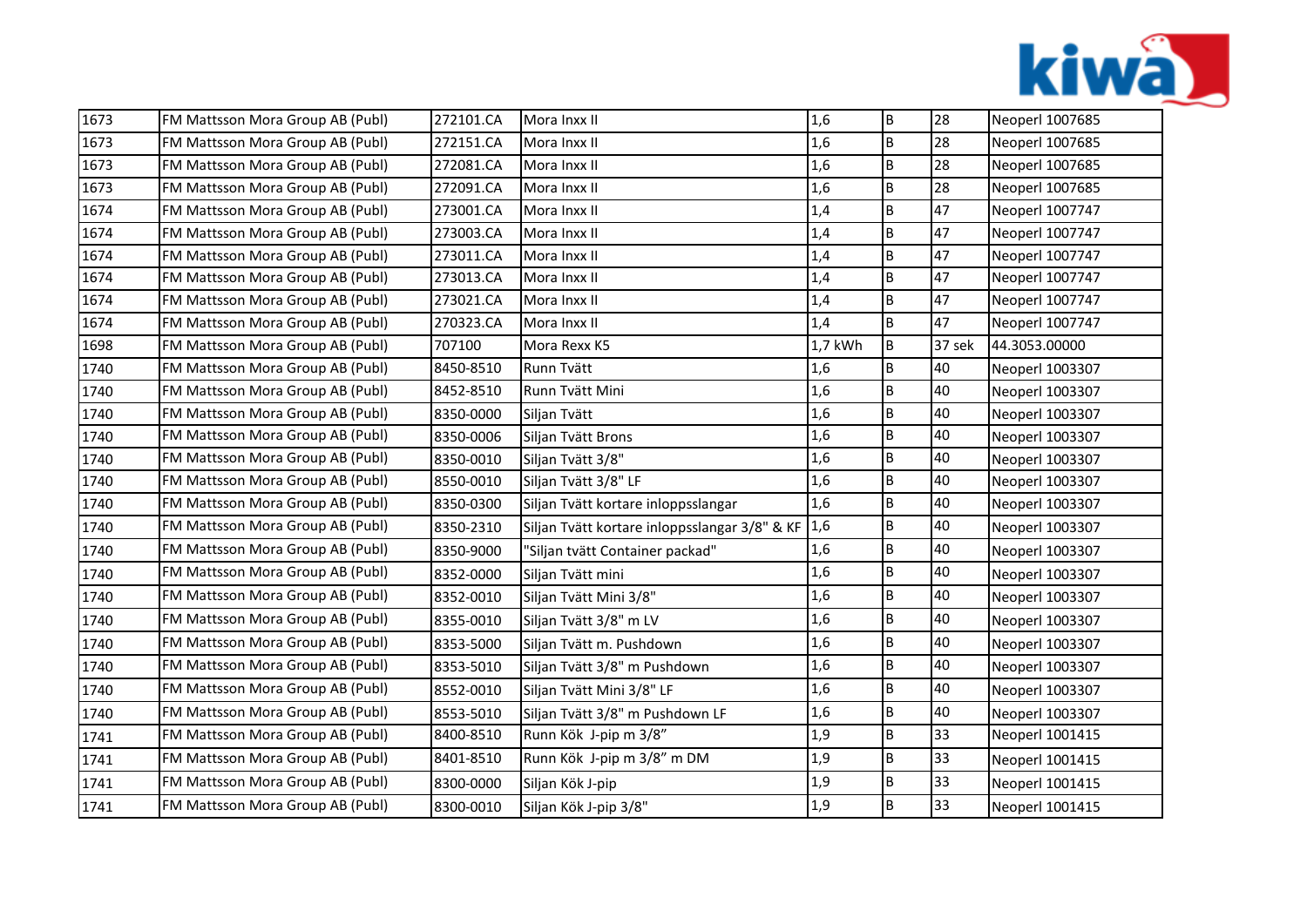

| 1741 | FM Mattsson Mora Group AB (Publ) | 8301-0000 | Siljan Kök J-pip m DMA         | 1,9 | B                         | 33 | Neoperl 1001415     |
|------|----------------------------------|-----------|--------------------------------|-----|---------------------------|----|---------------------|
| 1741 | FM Mattsson Mora Group AB (Publ) | 8301-0010 | Siljan Kök J-pip m DMA 3/8"    | 1,9 | B                         | 33 | Neoperl 1001415     |
| 1741 | FM Mattsson Mora Group AB (Publ) | 8306-0000 | Siljan Kök J-pip m DMA m SHD   | 1,9 | B                         | 33 | Neoperl 1001415     |
| 1741 | FM Mattsson Mora Group AB (Publ) | 8300-0006 | Siljan Kök J-pip, Brons        | 1,9 | B                         | 33 | Neoperl 1001415     |
| 1741 | FM Mattsson Mora Group AB (Publ) | 8500-0010 | Siljan Kök J-pip 3/8" LF       | 1,9 | B                         | 33 | Neoperl 1001415     |
| 1741 | FM Mattsson Mora Group AB (Publ) | 8301-0006 | Siljan Kök J-pip m DMA, Brons  | 1,9 | B                         | 33 | Neoperl 1001415     |
| 1741 | FM Mattsson Mora Group AB (Publ) | 8501-0010 | Siljan Kök J-pip m DMA 3/8" LF | 1,9 | B                         | 33 | Neoperl 1001415     |
| 1683 | Grohe A/S                        | 31367001  | BauEdge                        | 2,9 | D                         | 21 | Neoperl 40.1005.0   |
| 1685 | Grohe A/S                        | 32467xx2  | Eurosmart DN 15 S              | 1,3 | A                         | 49 | Neoperl 407761031   |
| 1685 | Grohe A/S                        | 33265xx2  | Eurosmart DN 15 S              | 1,3 | A                         | 49 | Neoperl 407761031   |
| 1685 | Grohe A/S                        | 33188xx2  | Eurosmart DN 15 S              | 1,3 | A                         | 49 | Neoperl 407761031   |
| 1685 | Grohe A/S                        | 23456xx2  | Eurosmart DN 15 S              | 1,3 | A                         | 49 | Neoperl 407761031   |
| 1686 | Grohe A/S                        | 32926xx2  | Eurosmart DN 15 S              | 1,1 | A                         | 49 | Neoperl 407761031   |
| 1686 | Grohe A/S                        | 32154xx2  | Eurosmart DN 15 S              | 1,1 | A                         | 49 | Neoperl 407761031   |
| 1686 | Grohe A/S                        | 23372xx2  | Eurosmart DN 15 S              | 1,1 | $\boldsymbol{\mathsf{A}}$ | 49 | Neoperl 407761031   |
| 1686 | Grohe A/S                        | 23924xx2  | Eurosmart DN 15 S              | 1,1 | A                         | 49 | Neoperl 407761031   |
| 1687 | Grohe A/S                        | 23590xx1  | Essence                        | 1,3 | $\boldsymbol{\mathsf{A}}$ | 48 | Neoperl 405864031   |
| 1687 | Grohe A/S                        | 23591xx1  | Essence                        | 1,3 | A                         | 48 | Neoperl 405864031   |
| 1687 | Grohe A/S                        | 23589xx1  | Essence                        | 1,3 | A                         | 48 | Neoperl 405864031   |
| 1688 | Grohe A/S                        | 23797xx1  | Essence                        | 1,0 | $\boldsymbol{\mathsf{A}}$ | 55 | Neoperl 405864031   |
| 1689 | Grohe A/S                        | 23996xx1  | Lineare                        | 1,2 | A                         | 50 | Neoperl 64647040    |
| 1689 | Grohe A/S                        | 23790xx1  | Lineare                        | 1,2 | A                         | 50 | Neoperl 64647040    |
| 1690 | Grohe A/S                        | 23791xx1  | Lineare DN 15 XS               | 1,2 | A                         | 52 | Neoperl 400056000   |
| 1690 | Grohe A/S                        | 32109xx1  | Lineare DN 15 XS               | 1,2 | A                         | 52 | Neoperl 400056000   |
| 1691 | Grohe A/S                        | 23106xx1  | Lineare DN 15 S                | 1,2 | A                         | 52 | Neoperl 64647040    |
| 1691 | Grohe A/S                        | 32114xx1  | Lineare DN 15 S                | 1,2 | A                         | 52 | Neoperl 64647040    |
| 1692 | Grohe A/S                        | 23328001  | BauEdge EHM WT S               | 1,2 | A                         | 57 | Neoperl 40295600000 |
| 1693 | Grohe A/S                        | 23751xx0  | Bauflow DN 15 S                | 1,3 | A                         | 51 | Neoperl 407760031   |
| 1694 | Grohe A/S                        | 33490xx2  | Eurosmart DN 15                | 2,1 | $\mathsf C$               | 22 | Neoperl 06828131    |
| 1724 | Grohe A/S                        | 23330xx1  | <b>Bau Edge</b>                | 1,2 | A                         | 56 | Neoperl 40295624301 |
| 1724 | Grohe A/S                        | 23758xx1  | <b>Bau Edge</b>                | 1,2 | A                         | 56 | Neoperl 40295624301 |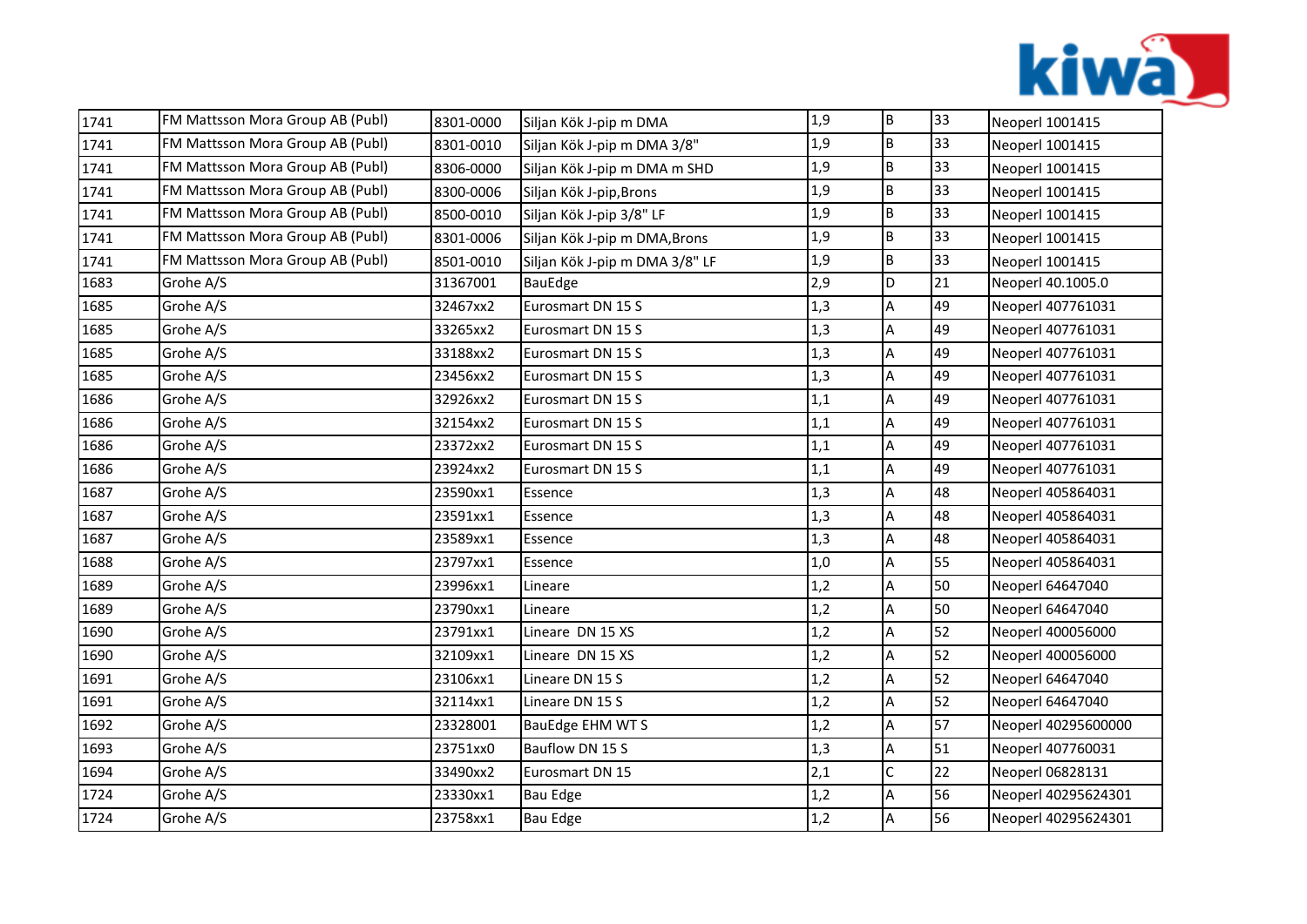

| 1724 | Grohe A/S | 23895xx1 | <b>Bau Edge</b>   | 1,2 | A              | 56 | Neoperl 40295624301 |
|------|-----------|----------|-------------------|-----|----------------|----|---------------------|
| 1724 | Grohe A/S | 23899xx1 | Bau Edge          | 1,2 | A              | 56 | Neoperl 40295624301 |
| 1724 | Grohe A/S | 23342xx1 | <b>Start Edge</b> | 1,2 | A              | 56 | Neoperl 40295624301 |
| 1724 | Grohe A/S | 23580xx1 | <b>Start Edge</b> | 1,2 | A              | 56 | Neoperl 40295624301 |
| 1724 | Grohe A/S | 23774xx1 | <b>Start Edge</b> | 1,2 | A              | 56 | Neoperl 40295624301 |
| 1724 | Grohe A/S | 23900xx1 | Start Edge        | 1,2 | A              | 56 | Neoperl 40295624301 |
| 1724 | Grohe A/S | 23909xx1 | <b>Start Edge</b> | 1,2 | A              | 56 | Neoperl 40295624301 |
| 1724 | Grohe A/S | 23335xx1 | Bau Loop          | 1,2 | A              | 56 | Neoperl 40295624301 |
| 1724 | Grohe A/S | 23337xx1 | Bau Loop          | 1,2 | A              | 56 | Neoperl 40295624301 |
| 1724 | Grohe A/S | 23762xx1 | Bau Loop          | 1,2 | A              | 56 | Neoperl 40295624301 |
| 1724 | Grohe A/S | 23878xx1 | Bau Loop          | 1,2 | A              | 56 | Neoperl 40295624301 |
| 1724 | Grohe A/S | 23886xx1 | Bau Loop          | 1,2 | A              | 56 | Neoperl 40295624301 |
| 1724 | Grohe A/S | 23917xx1 | Bau Loop          | 1,2 | A              | 56 | Neoperl 40295624301 |
| 1724 | Grohe A/S | 23349xx1 | Start Loop        | 1,2 | A              | 56 | Neoperl 40295624301 |
| 1724 | Grohe A/S | 23351xx1 | Start Loop        | 1,2 | A              | 56 | Neoperl 40295624301 |
| 1724 | Grohe A/S | 23778xx1 | Start Loop        | 1,2 | A              | 56 | Neoperl 40295624301 |
| 1724 | Grohe A/S | 23915xx1 | Start Loop        | 1,2 | A              | 56 | Neoperl 40295624301 |
| 1725 | Grohe A/S | 23559xx1 | Bau Edge          | 1,1 | A              | 55 | Neoperl 40295624301 |
| 1725 | Grohe A/S | 23759xx1 | Bau Edge          | 1,1 | A              | 55 | Neoperl 40295624301 |
| 1725 | Grohe A/S | 23905xx1 | <b>Start Edge</b> | 1,1 | A              | 55 | Neoperl 40295624301 |
| 1725 | Grohe A/S | 22504xx1 | Bau Loop          | 1,1 | A              | 55 | Neoperl 40295624301 |
| 1725 | Grohe A/S | 23883xx1 | Bau Loop          | 1,1 | A              | 55 | Neoperl 40295624301 |
| 1725 | Grohe A/S | 23887xx1 | Bau Loop          | 1,1 | A              | 55 | Neoperl 40295624301 |
| 1725 | Grohe A/S | 23889xx1 | Start Loop        | 1,1 | A              | 55 | Neoperl 40295624301 |
| 1738 | Grohe A/S | 32223003 | Eurosmart OHM     | 1,5 | B              | 21 | Neoperl 40.1005.0   |
| 1739 | Grohe A/S | 30260003 | Eurosmart OHM     | 2,1 | $\overline{C}$ | 21 | Neoperl 45.2006.0   |
| 1778 | Grohe A/S | 31713000 | BauEdge/BauLoop   | 2,6 | ID.            | 22 | Neoperl 45.2003.0   |
| 1778 | Grohe A/S | 31696000 | BauEdge/BauLoop   | 2,6 | D              | 22 | Neoperl 45.2003.0   |
| 1779 | Grohe A/S | 33265003 | Eurosmart 2021 S  | 1,3 | A              | 51 | Neoperl 40295624301 |
| 1779 | Grohe A/S | 33188003 | Eurosmart 2021 S  | 1,3 | A              | 51 | Neoperl 40295624301 |
| 1779 | Grohe A/S | 32467003 | Eurosmart 2021 S  | 1,3 | $\sf A$        | 51 | Neoperl 40295624301 |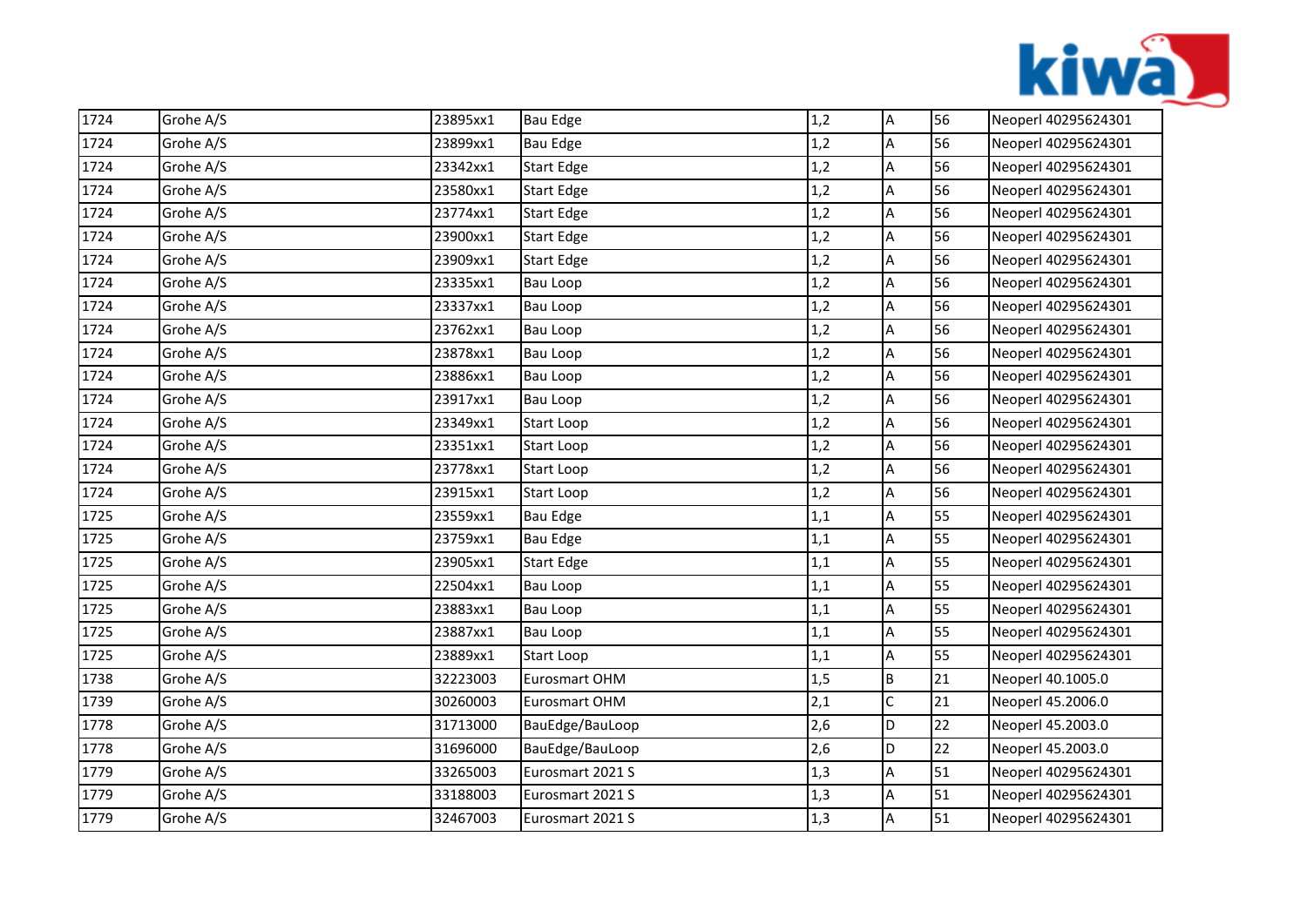

| 1779 | Grohe A/S                          | 23922003  | Eurosmart 2021 S                   | 1,3 | A       | 51 | Neoperl 40295624301 |
|------|------------------------------------|-----------|------------------------------------|-----|---------|----|---------------------|
| 1780 | Grohe A/S                          | 24192003  | Eurosmart S                        | 1,1 | A       | 52 | Neoperl 40295624301 |
| 1781 | Grohe A/S                          | 2339530E  | Eurosmart 2021 S/M                 | 1,2 | A       | 51 | Neoperl 40295624301 |
| 1781 | Grohe A/S                          | 2339330E  | Eurosmart 2021 S/M                 | 1,2 | A       | 51 | Neoperl 40295624301 |
| 1781 | Grohe A/S                          | 2339430E  | Eurosmart 2021 S/M                 | 1,2 | A       | 51 | Neoperl 40295624301 |
| 1781 | Grohe A/S                          | 32926003  | Eurosmart 2021 S/M                 | 1,2 | A       | 51 | Neoperl 40295624301 |
| 1781 | Grohe A/S                          | 23924003  | Eurosmart 2021 S/M                 | 1,2 | A       | 51 | Neoperl 40295624301 |
| 1784 | Grohe A/S                          | 32154003  | Eurosmart 2021 S/M                 | 1,2 | A       | 51 | Neoperl 40295624301 |
| 1781 | Grohe A/S                          | 24193001  | <b>Bauedge OHM S</b>               | 1,1 | A       | 53 | Neoperl 40295624301 |
| 1754 | FM Mattsson Mora Group Danmark ApS | 17021xx00 | <b>PINE WB</b>                     | 1,1 | A       | 47 | Neoperl 43555--     |
| 1754 | FM Mattsson Mora Group Danmark ApS | 17030xx00 | PINE WB SIDE SHOWER                | 1,1 | A       | 47 | Neoperl 43555--     |
| 1754 | FM Mattsson Mora Group Danmark ApS | 17630xx00 | PINE WB G-SPOUT                    | 1,1 | A       | 47 | Neoperl 43554--     |
| 1754 | FM Mattsson Mora Group Danmark ApS | 17821xx00 | PINE WB                            | 1,1 | $\sf A$ | 47 | Neoperl 43555--     |
| 1754 | FM Mattsson Mora Group Danmark ApS | 17831xx00 | PINE BIDET                         | 1,1 | A       | 47 | Neoperl 43555--     |
| 1754 | FM Mattsson Mora Group Danmark ApS | 17921xx00 | PINE WB MEDIUM                     | 1,1 | A       | 47 | Neoperl 43555--     |
| 1754 | FM Mattsson Mora Group Danmark ApS | 17930xx00 | PINE WB MEDIUM                     | 1,1 | A       | 47 | Neoperl 43555--     |
| 1754 | FM Mattsson Mora Group Danmark ApS | 74013xx00 | SILHOUET WB LARGE                  | 1,1 | A       | 47 | Neoperl 43554--     |
| 1754 | FM Mattsson Mora Group Danmark ApS | 74021xx00 | SILHOUET WB SMALL                  | 1,1 | A       | 47 | Neoperl 43554--     |
| 1754 | FM Mattsson Mora Group Danmark ApS | 74021xx35 | SILHOUET WB SMALL                  | 1,1 | A       | 47 | Neoperl 43554--     |
| 1754 | FM Mattsson Mora Group Danmark ApS | 74030xx00 | SILHOUET WB SMALL SIDE SHOWER      | 1,1 | A       | 47 | Neoperl 43554--     |
| 1754 | FM Mattsson Mora Group Danmark ApS | 74821xx00 | SILHOUET WB SMALL                  | 1,1 | A       | 47 | Neoperl 43554--     |
| 1754 | FM Mattsson Mora Group Danmark ApS | 74921xx00 | SILHOUET WB SMALL                  | 1,1 | A       | 47 | Neoperl 43554--     |
| 1754 | FM Mattsson Mora Group Danmark ApS | 74930xx00 | SILHOUET WB MEDIUM                 | 1,1 | A       | 47 | Neoperl 43554--     |
| 1754 | FM Mattsson Mora Group Danmark ApS | 656207400 | SLATE WB HIGH SPOUT, BLACK HANDLE, | 1,1 | Α       | 47 | Neoperl 43554--     |
| 1754 | FM Mattsson Mora Group Danmark ApS | 18620xx00 | OSIER/MERKUR WB HIGH S18           | 1,1 | A       | 47 | Neoperl 43554--     |
| 1754 | FM Mattsson Mora Group Danmark ApS | 65620xx00 | SLATE WB HIGH SPOUT                | 1,1 | A       | 47 | Neoperl 43554--     |
| 1754 | FM Mattsson Mora Group Danmark ApS | 31620xx00 | SOLID WB HIGH SPOUT S31            | 1,1 | A       | 47 | Neoperl 43554--     |
| 1755 | FM Mattsson Mora Group Danmark ApS | 74081xx00 | SILHOUET KTICHEN HIGH J-SPOUT      | 1,6 | B       | 29 | Neoperl 43578--     |
| 1755 | FM Mattsson Mora Group Danmark ApS | 74081xx35 | SILHOUET KTICHEN HIGH J-SPOUT      | 1,6 | B       | 29 | Neoperl 43578--     |
| 1755 | FM Mattsson Mora Group Danmark ApS | 74086xx00 | SILHOUET KTICHEN HIGH J-TUD        | 1,6 | B       | 29 | Neoperl 43578--     |
| 1758 | FM Mattsson Mora Group Danmark ApS | 74620xx00 | SILHOUET HÅNDVASK HØJ TUD          | 1,2 | A       | 42 | Neoperl 43554--     |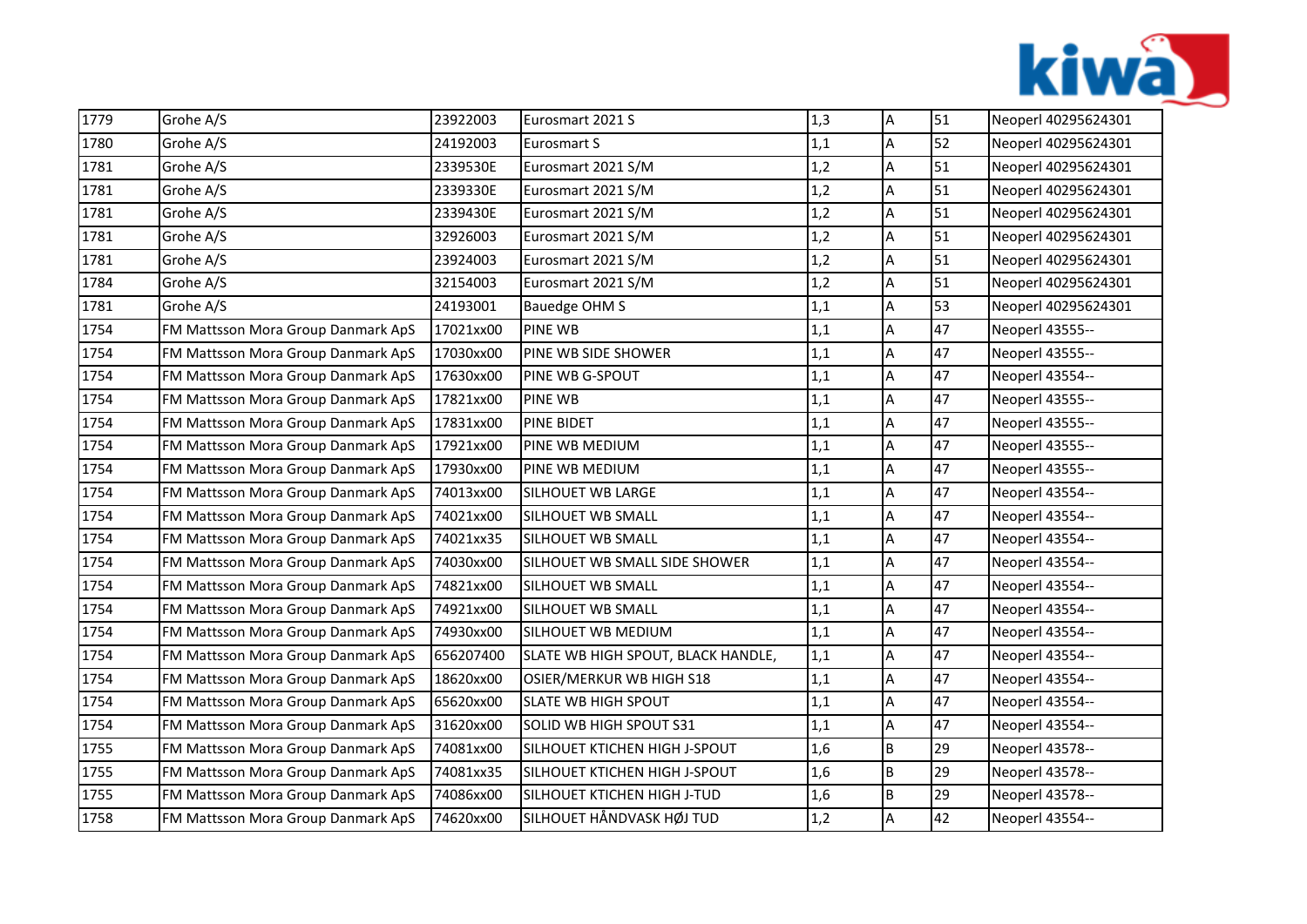

| 1758             | FM Mattsson Mora Group Danmark ApS | 74730xx00 | SILHOUET HÅNDVASK PICCOLO     | 1,2 | $\overline{A}$ | 42 | Neoperl 43554-- |
|------------------|------------------------------------|-----------|-------------------------------|-----|----------------|----|-----------------|
| 1759             | FM Mattsson Mora Group Danmark ApS | 17000xx00 | PINE KØKKEN                   | 1,5 | B              | 32 | Neoperl 43579-- |
| 1759             | FM Mattsson Mora Group Danmark ApS | 17001xx00 | PINE KØKKEN                   | 1,5 | B              | 32 | Neoperl 43579-- |
| 1760             | FM Mattsson Mora Group Danmark ApS | 17039xx00 | PINE HÅNDVASK SIDEBR & AFSP   | 1,8 | B              | 24 | Neoperl 42303-- |
| 1761             | FM Mattsson Mora Group Danmark ApS | 650617400 | SLATE KØKKEN HØJ G-TUD SLATE  | 1,4 | B              | 32 | Neoperl 43578-- |
| 1761             | FM Mattsson Mora Group Danmark ApS | 650667400 | SLATE KØKKEN HØJ G-TUD        | 1,4 | B              | 32 | Neoperl 43578-- |
| $1761$           | FM Mattsson Mora Group Danmark ApS | 651297400 | SLATE PRO KØKKEN AFSPÆRRING   | 1,4 | B              | 32 | Neoperl 44655-- |
| 1761             | FM Mattsson Mora Group Danmark ApS | 651597400 | SLATE PRO KØKKEN AFSPÆRRING   | 1,4 | B              | 32 | Neoperl 44655-- |
| 1761             | FM Mattsson Mora Group Danmark ApS | 18070xx00 | OSIER/MERKUR KØKKEN C-TUD S18 | 1,4 | $\sf B$        | 32 | Neoperl 43578-- |
| 1761             | FM Mattsson Mora Group Danmark ApS | 18075xx00 | OSIER/MERKUR KØKKEN C-TUD S19 | 1,4 | B              | 32 | Neoperl 43578-- |
| 1761             | FM Mattsson Mora Group Danmark ApS | 65061xx00 | SLATE KØKKEN HØJ G-TUD        | 1,4 | B              | 32 | Neoperl 43578-- |
| 1761             | FM Mattsson Mora Group Danmark ApS | 65066xx00 | SLATE KØKKEN HØJ G-TUD        | 1,4 | B              | 32 | Neoperl 43578-- |
| $\frac{1}{1761}$ | FM Mattsson Mora Group Danmark ApS | 17061xx00 | PINE KØKKEN HØJ G-TUD         | 1,4 | B              | 32 | Neoperl 43578-- |
| 1761             | FM Mattsson Mora Group Danmark ApS | 17066xx00 | PINE KØKKEN HØJ G-TUD         | 1,4 | $\sf B$        | 32 | Neoperl 43578-- |
| 1762             | FM Mattsson Mora Group Danmark ApS | 74039xx00 | SILHOUET M/SIDEBR & AFSP      | 1,5 | B              | 31 | Neoperl 43578-- |
| 1766             | FM Mattsson Mora Group Danmark ApS | 74128xx00 | SILHOUET PRO KITCHEN          | 1,5 | B              | 35 | Neoperl 44752-- |
| 1766             | FM Mattsson Mora Group Danmark ApS | 74158xx00 | SILHOUET PRO KITCHEN DIVERTER | 1,5 | B              | 35 | Neoperl 44752-- |
| 1766             | FM Mattsson Mora Group Danmark ApS | 74158xx35 | SILHOUET PRO KITCHEN DIVERTER | 1,5 | B              | 35 | Neoperl 44752-- |
|                  |                                    |           |                               |     |                |    |                 |
|                  |                                    |           |                               |     |                |    |                 |
|                  |                                    |           |                               |     |                |    |                 |
|                  |                                    |           |                               |     |                |    |                 |
|                  |                                    |           |                               |     |                |    |                 |
|                  |                                    |           |                               |     |                |    |                 |
|                  |                                    |           |                               |     |                |    |                 |
|                  |                                    |           |                               |     |                |    |                 |
|                  |                                    |           |                               |     |                |    |                 |
|                  |                                    |           |                               |     |                |    |                 |
|                  |                                    |           |                               |     |                |    |                 |
|                  |                                    |           |                               |     |                |    |                 |
|                  |                                    |           |                               |     |                |    |                 |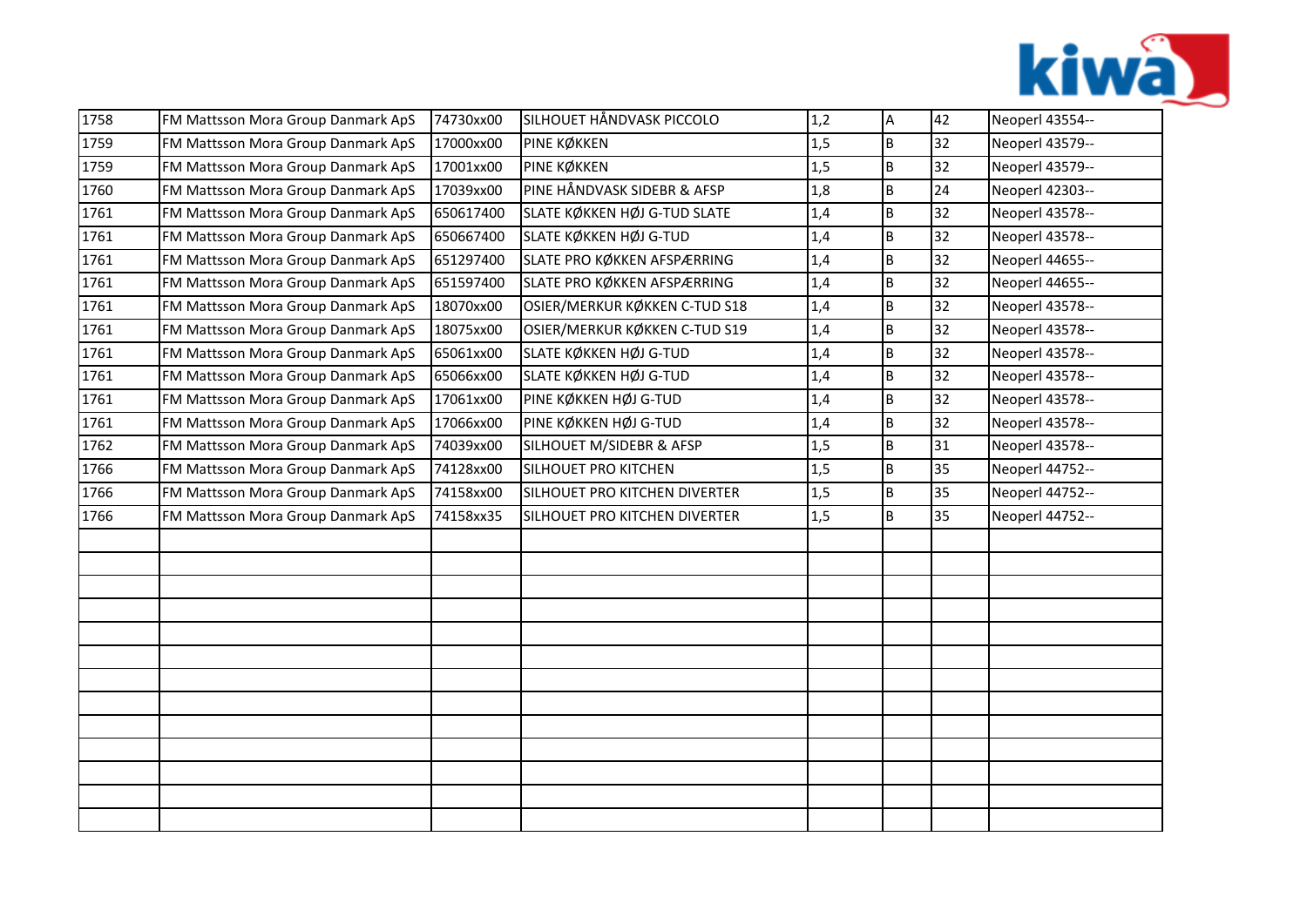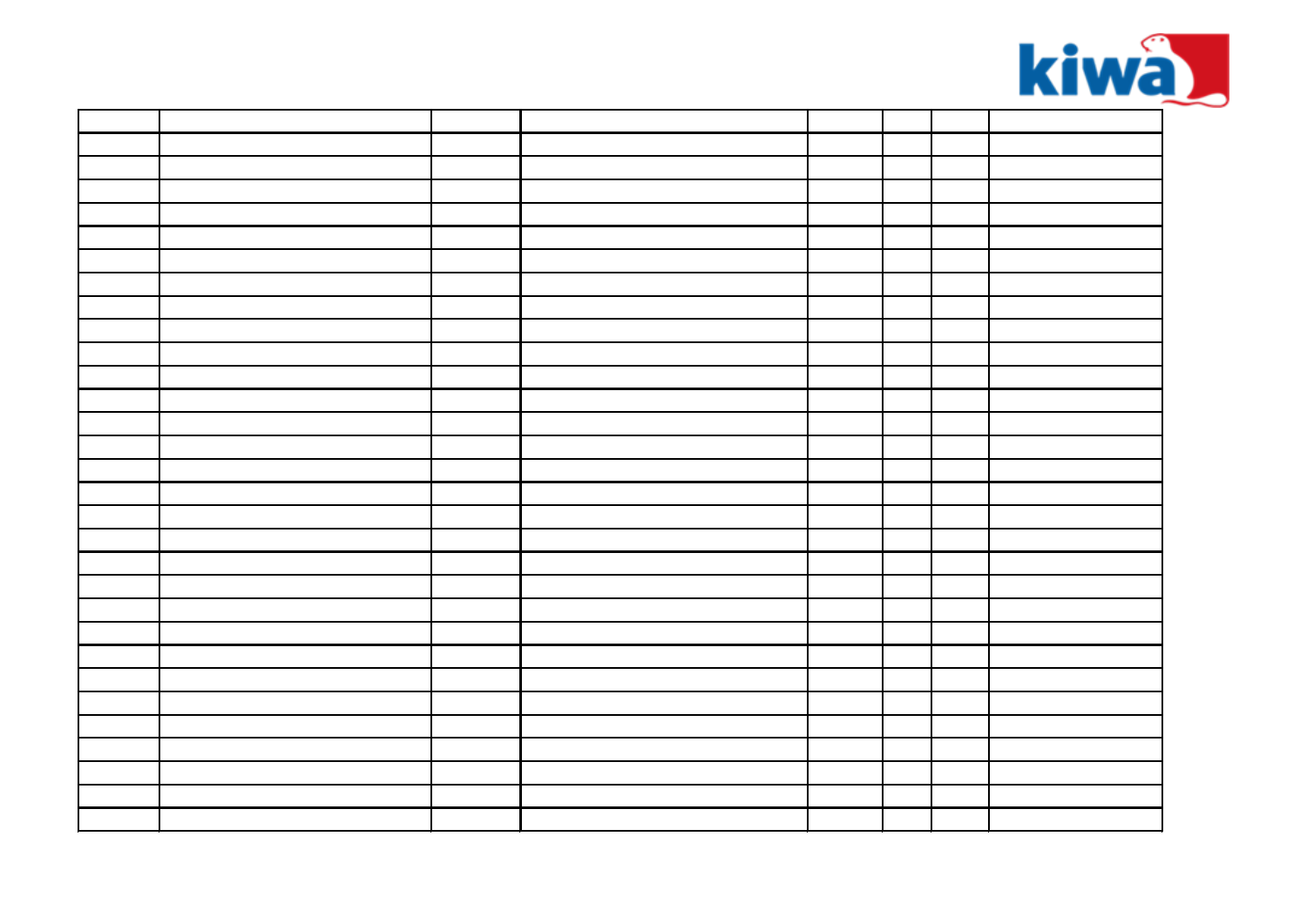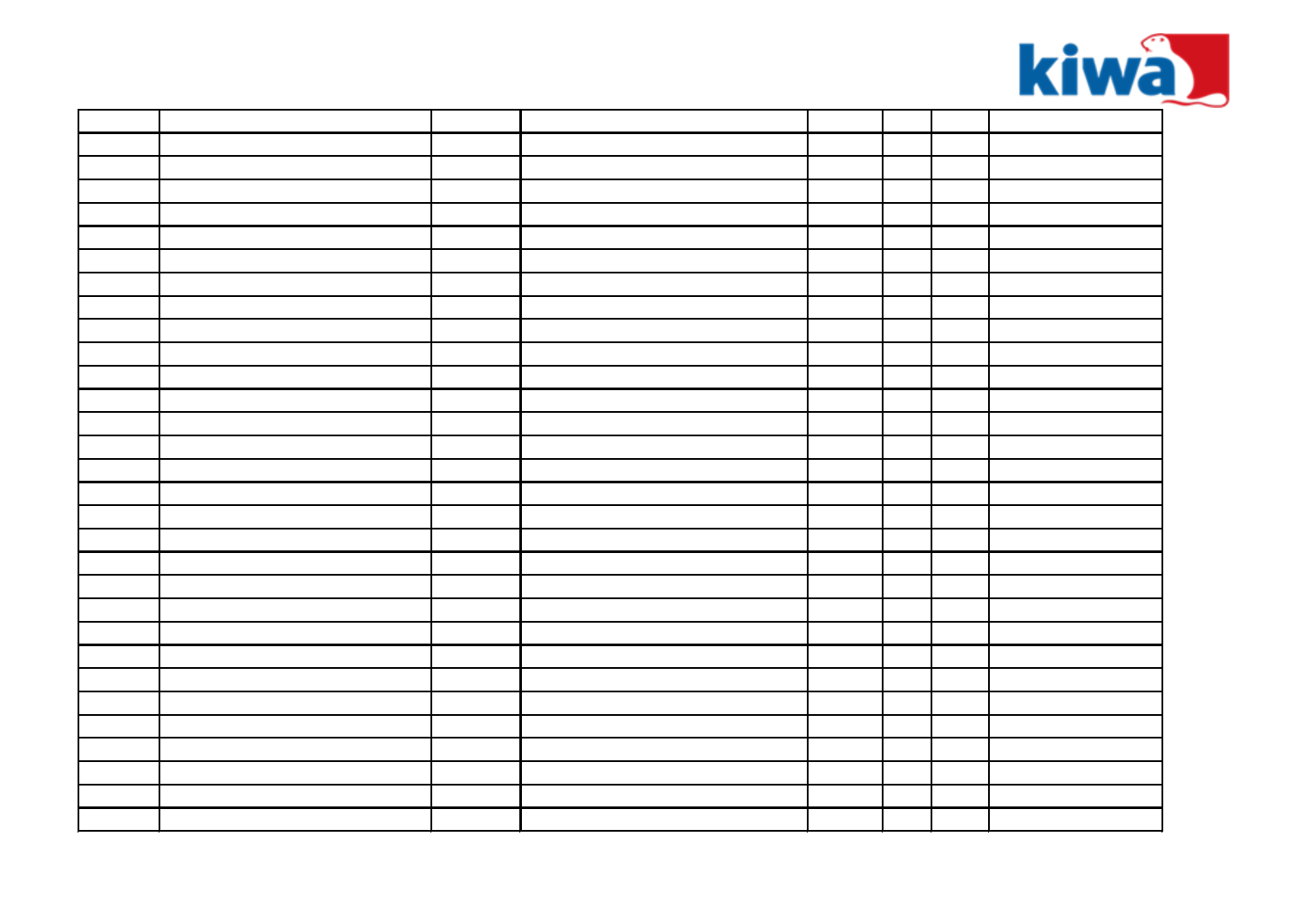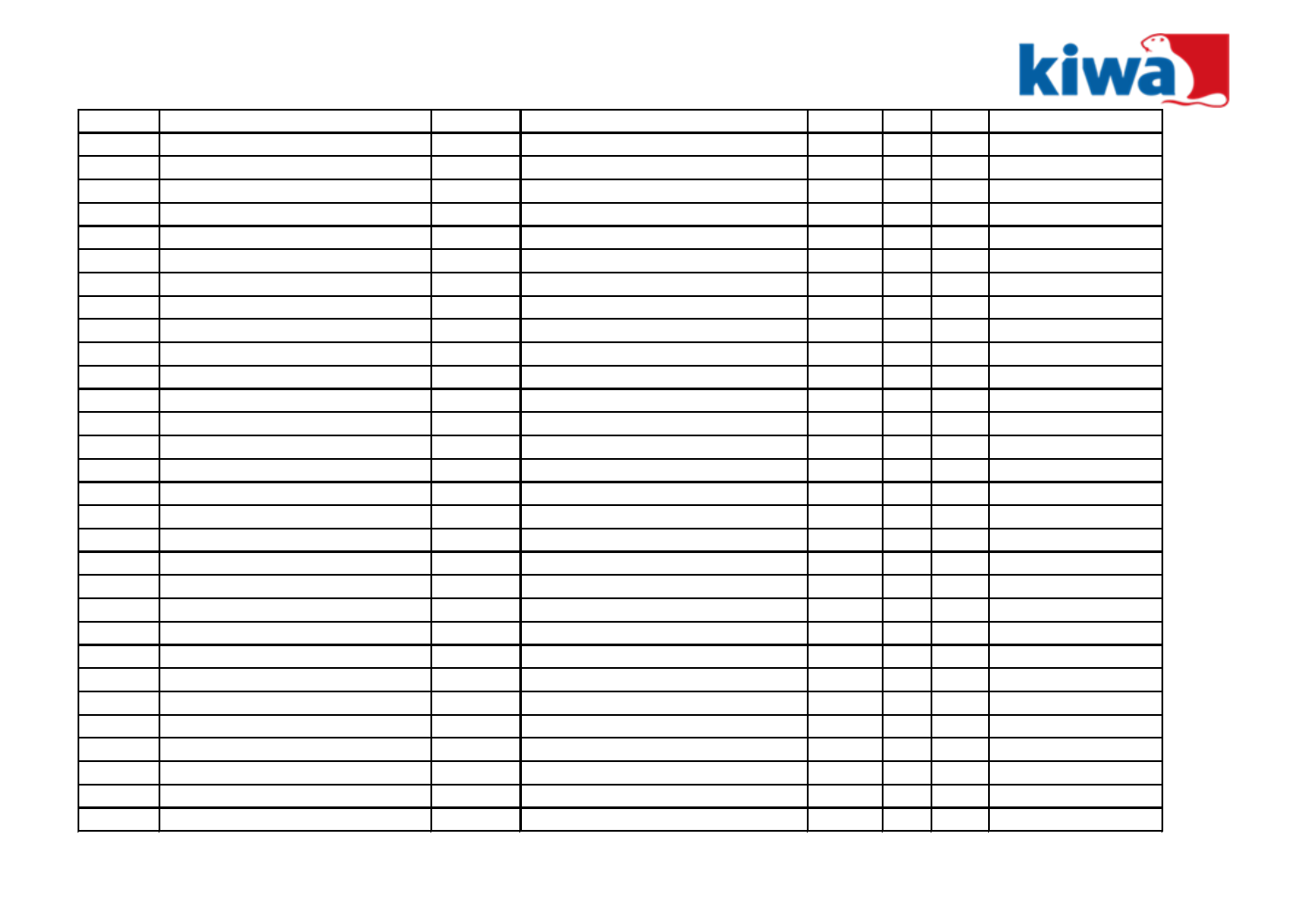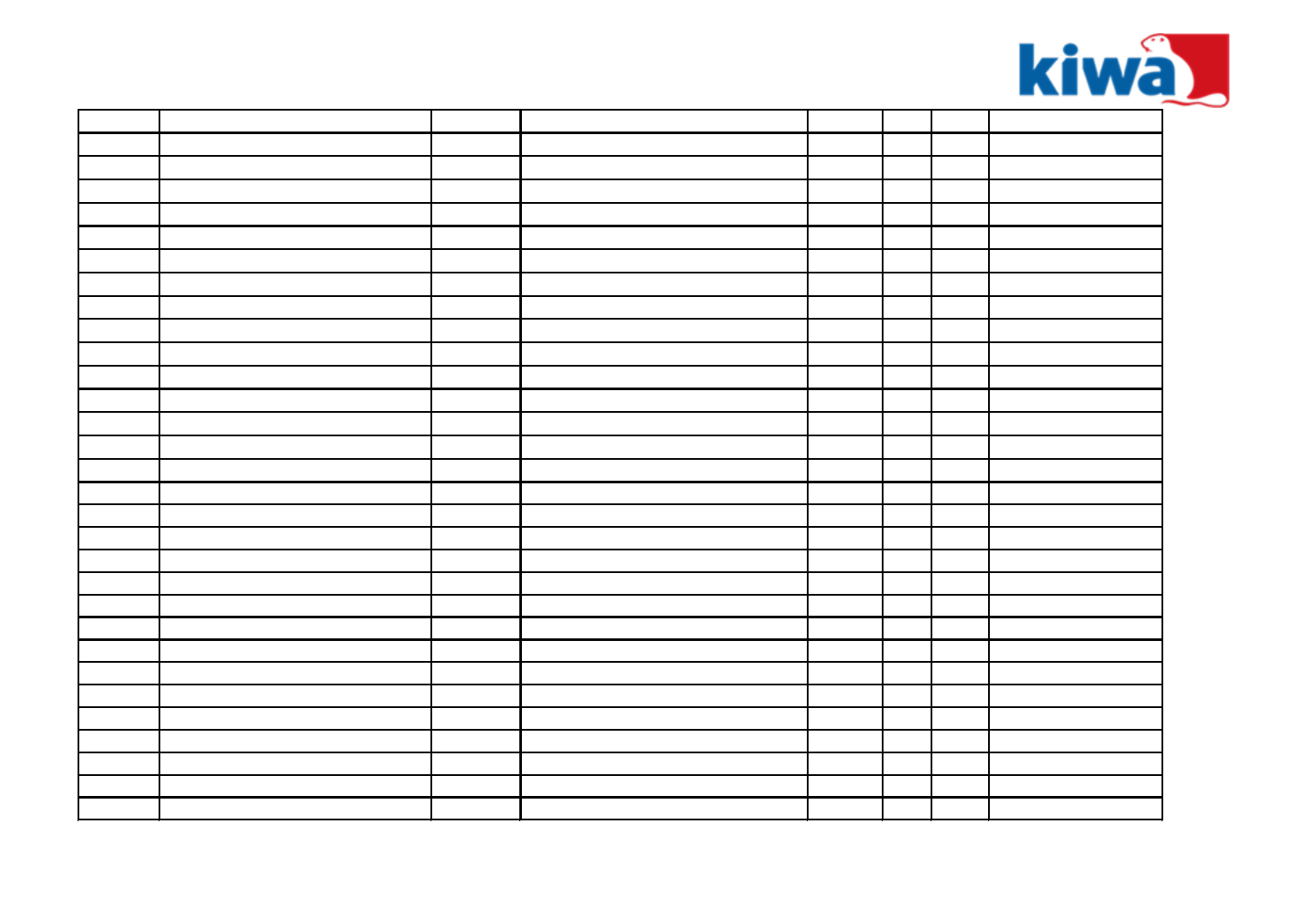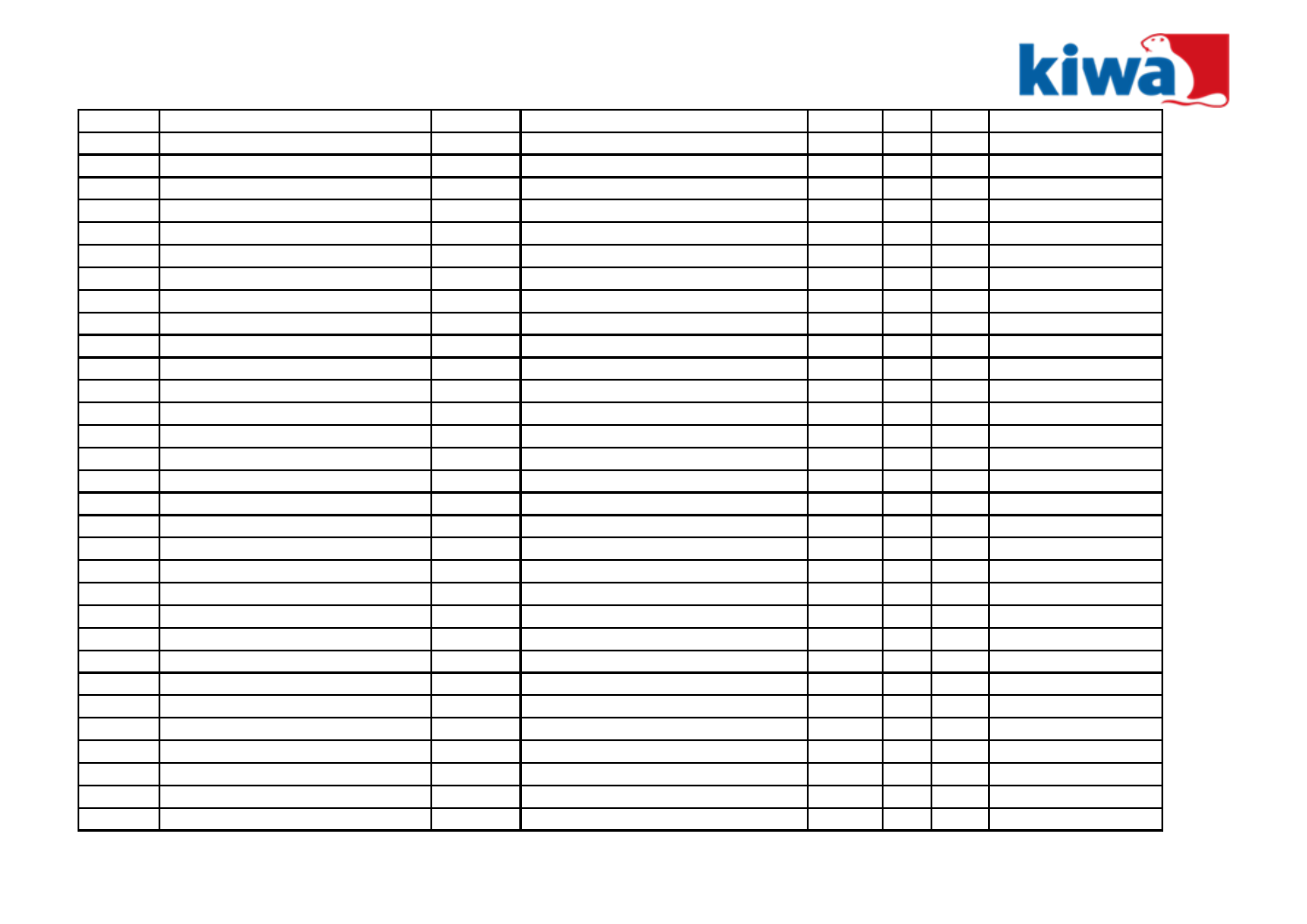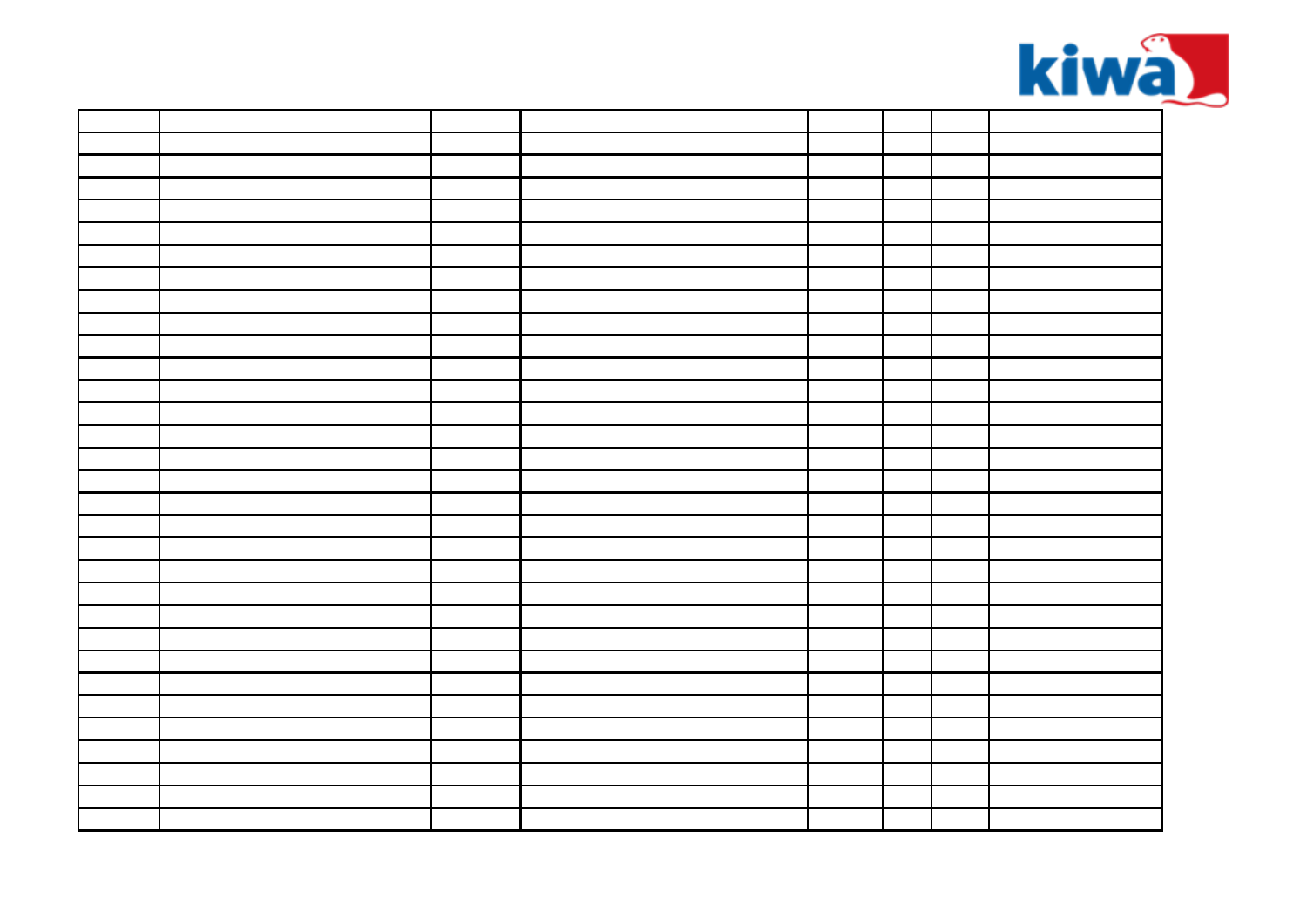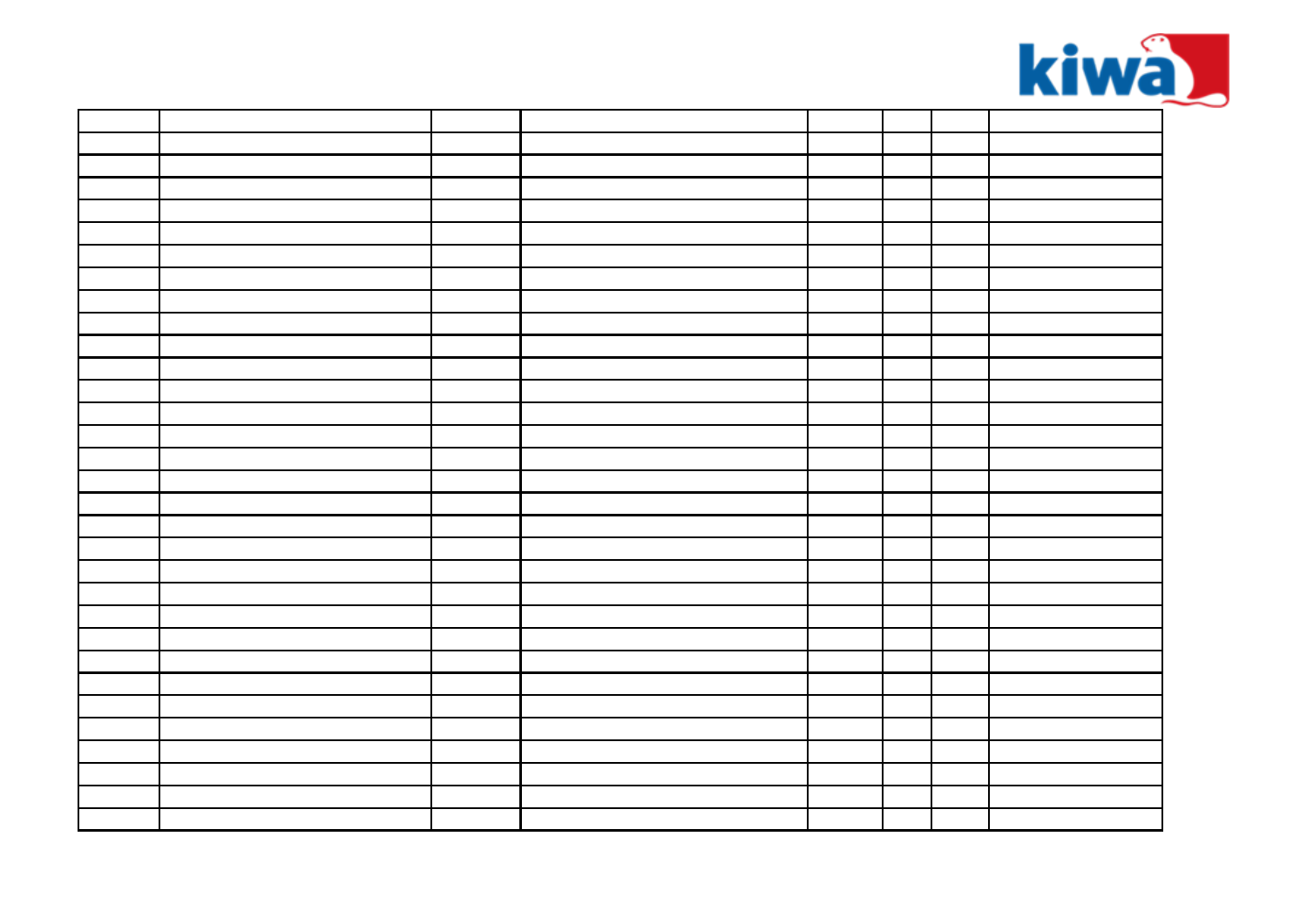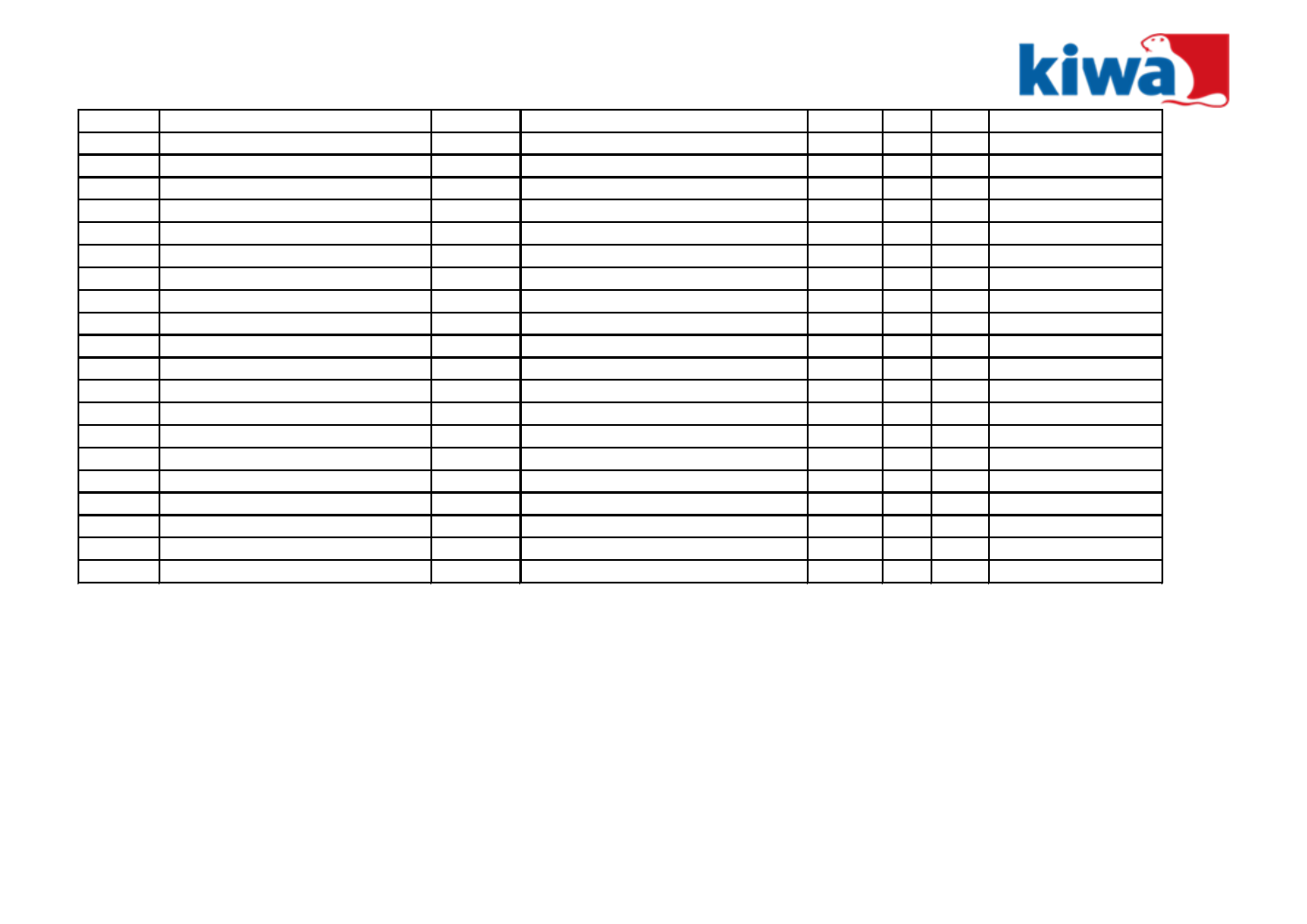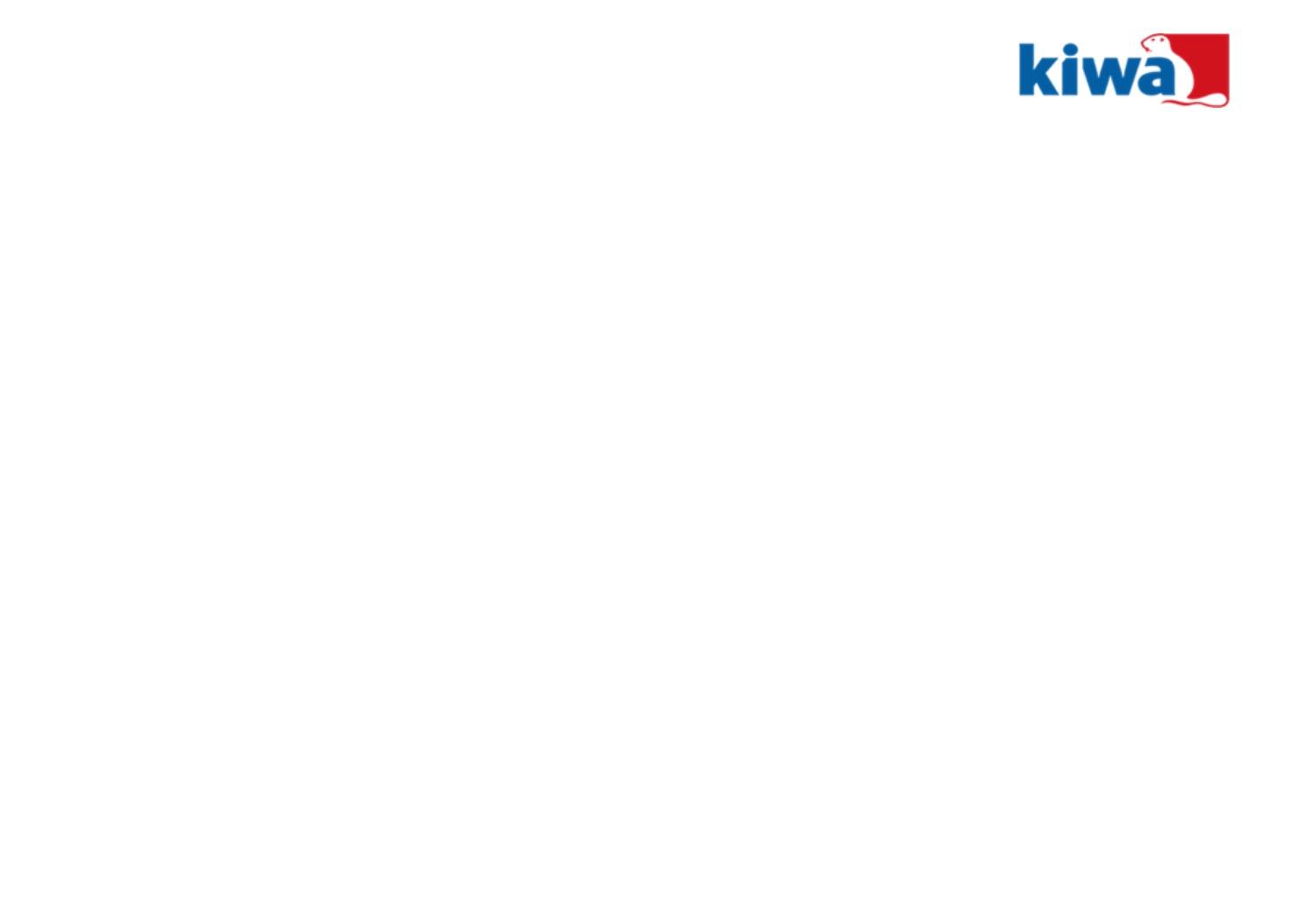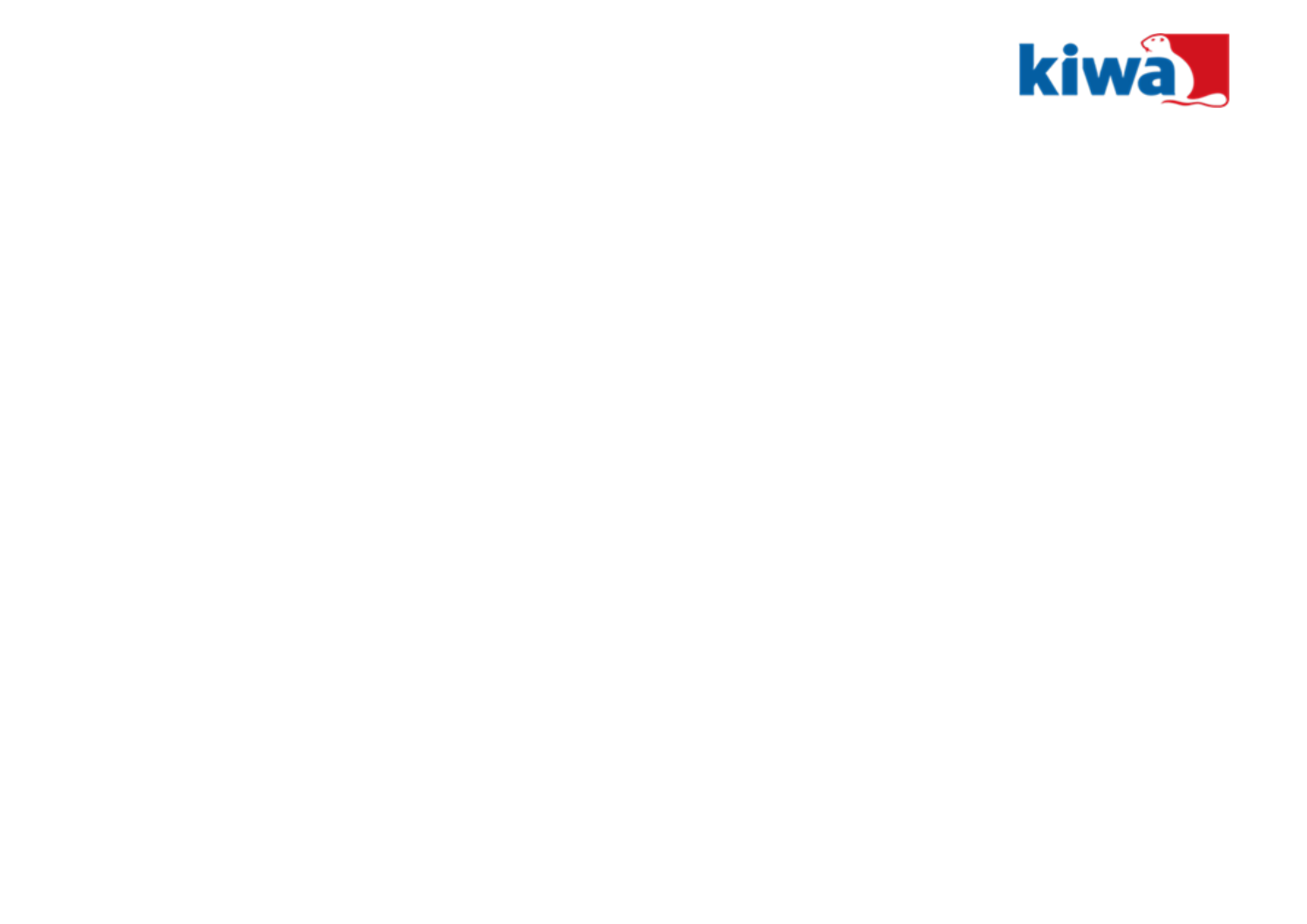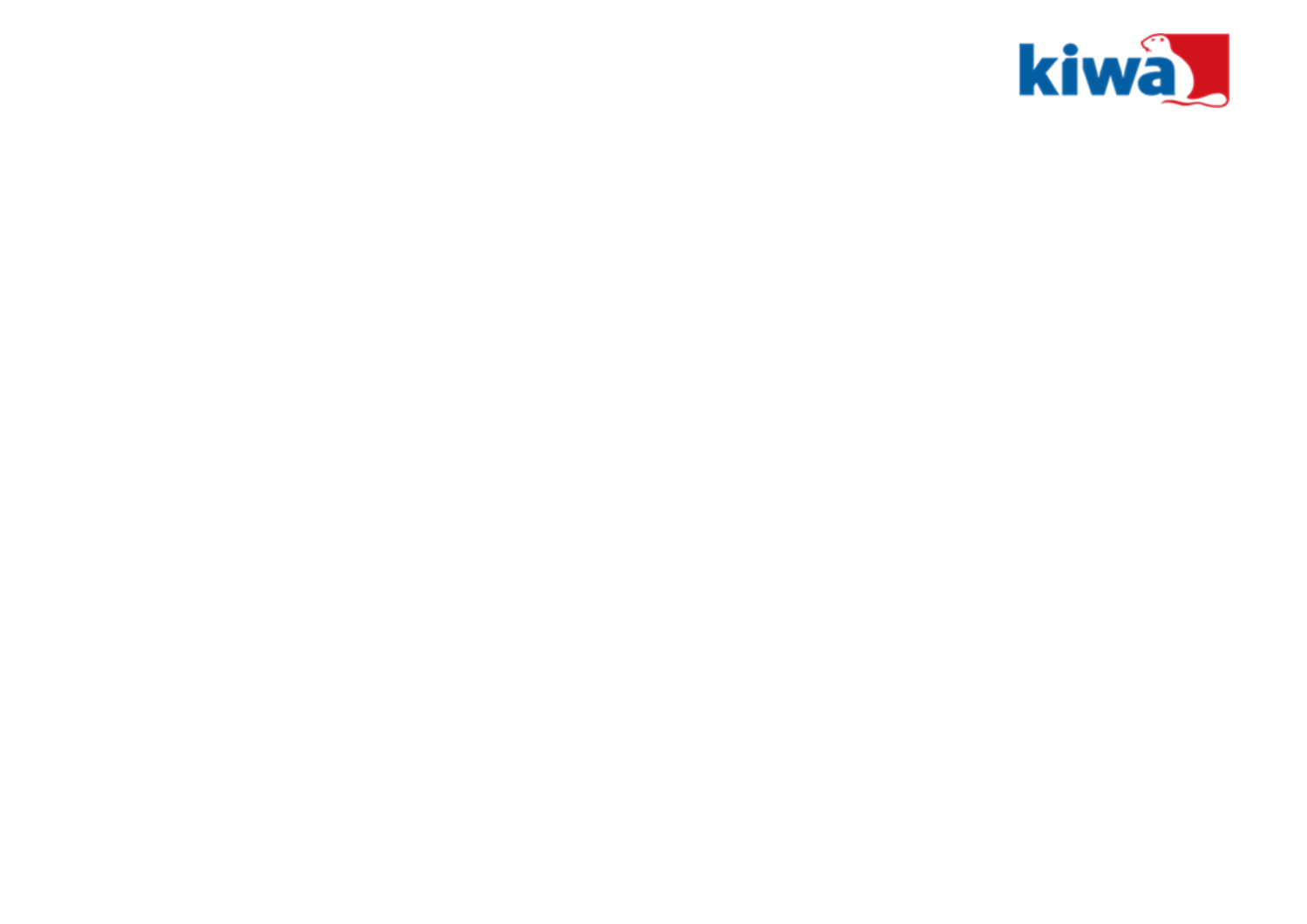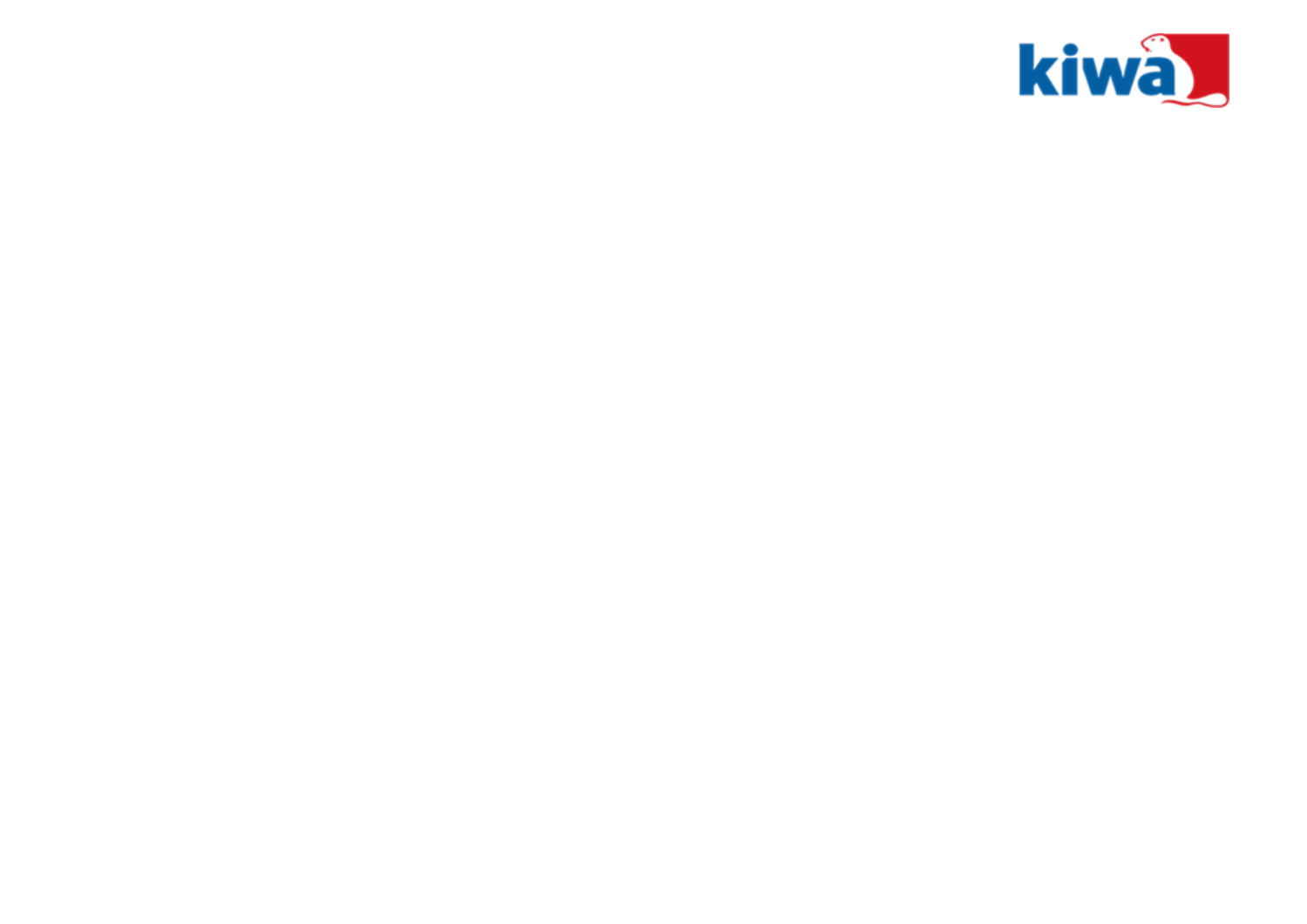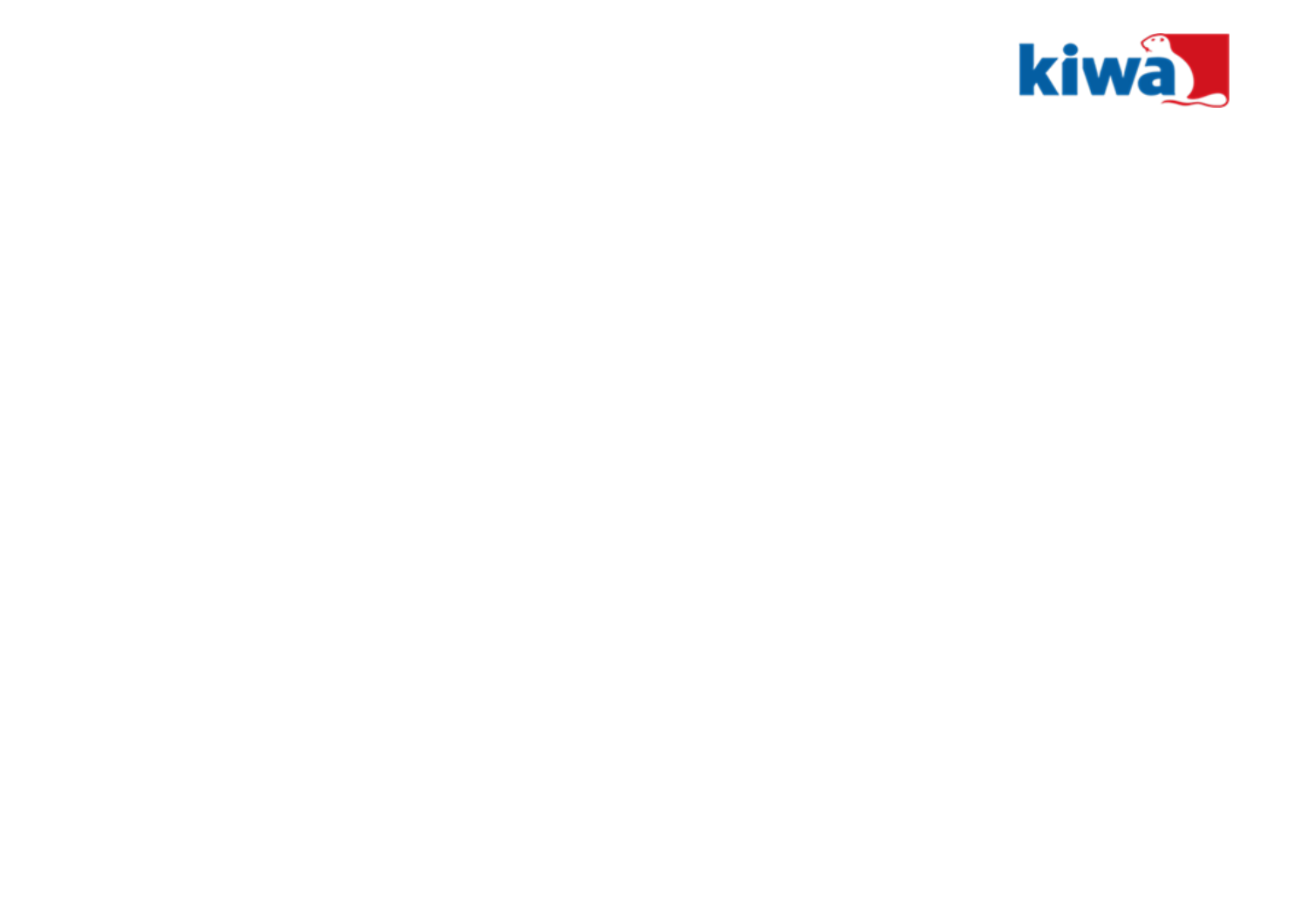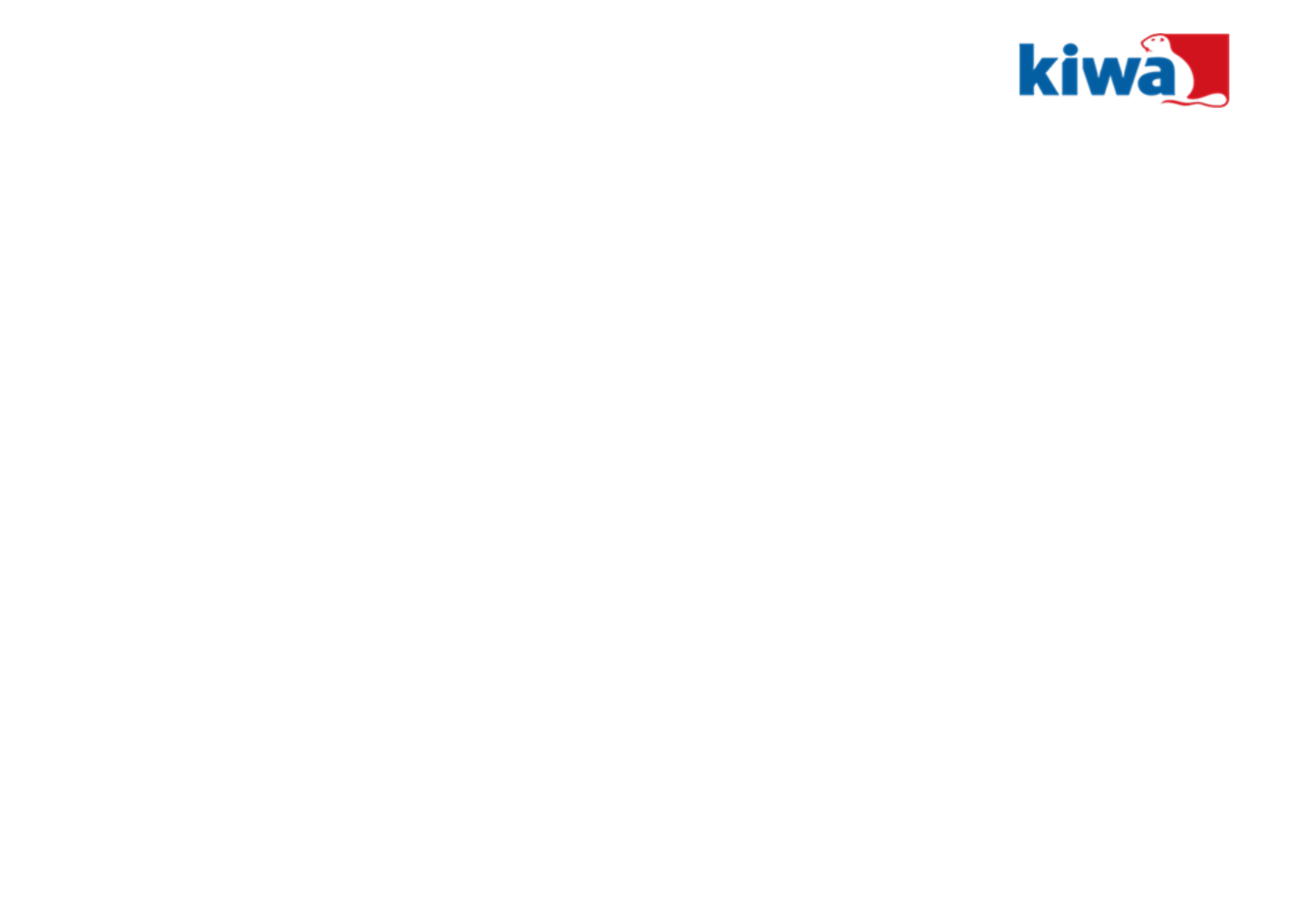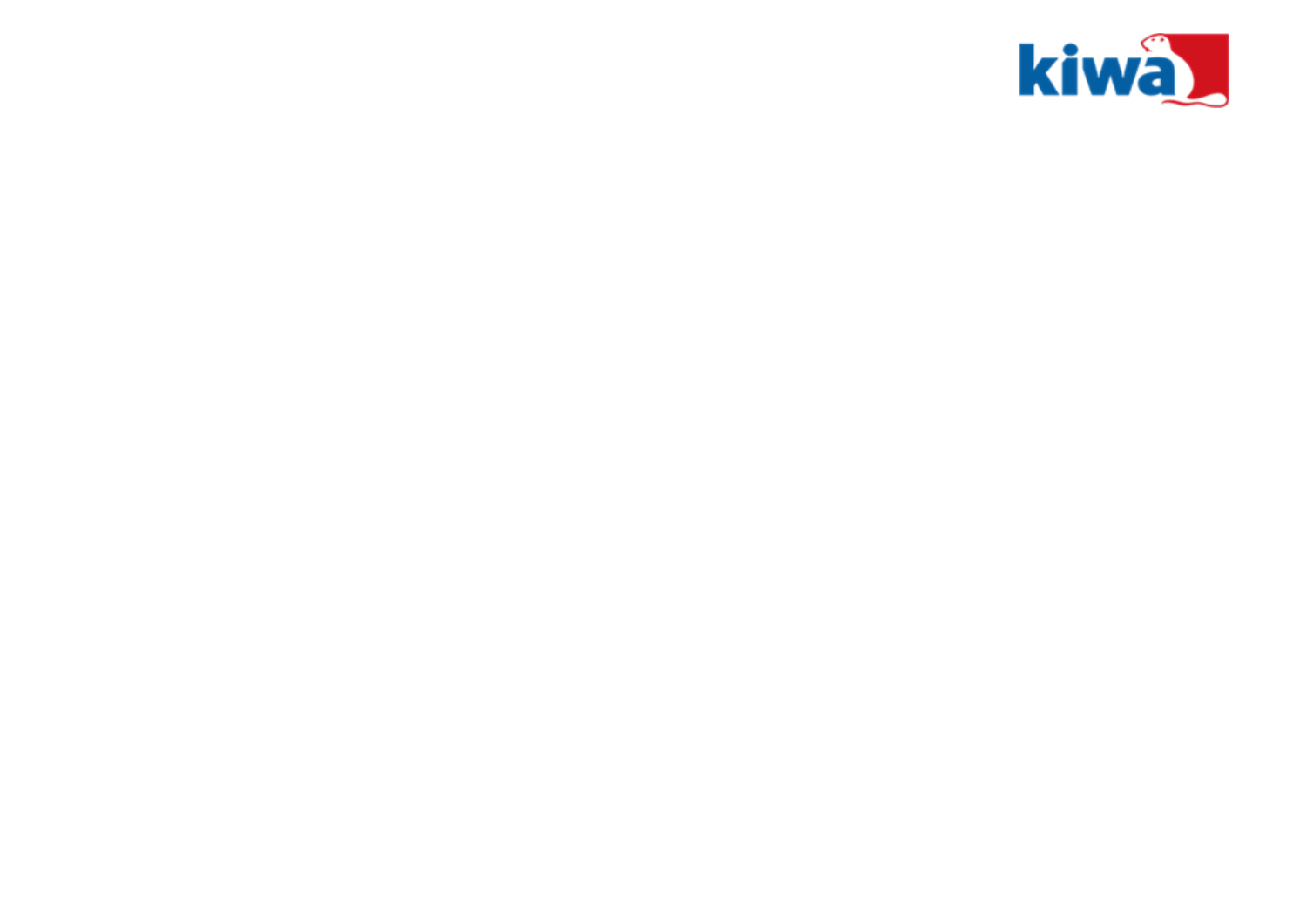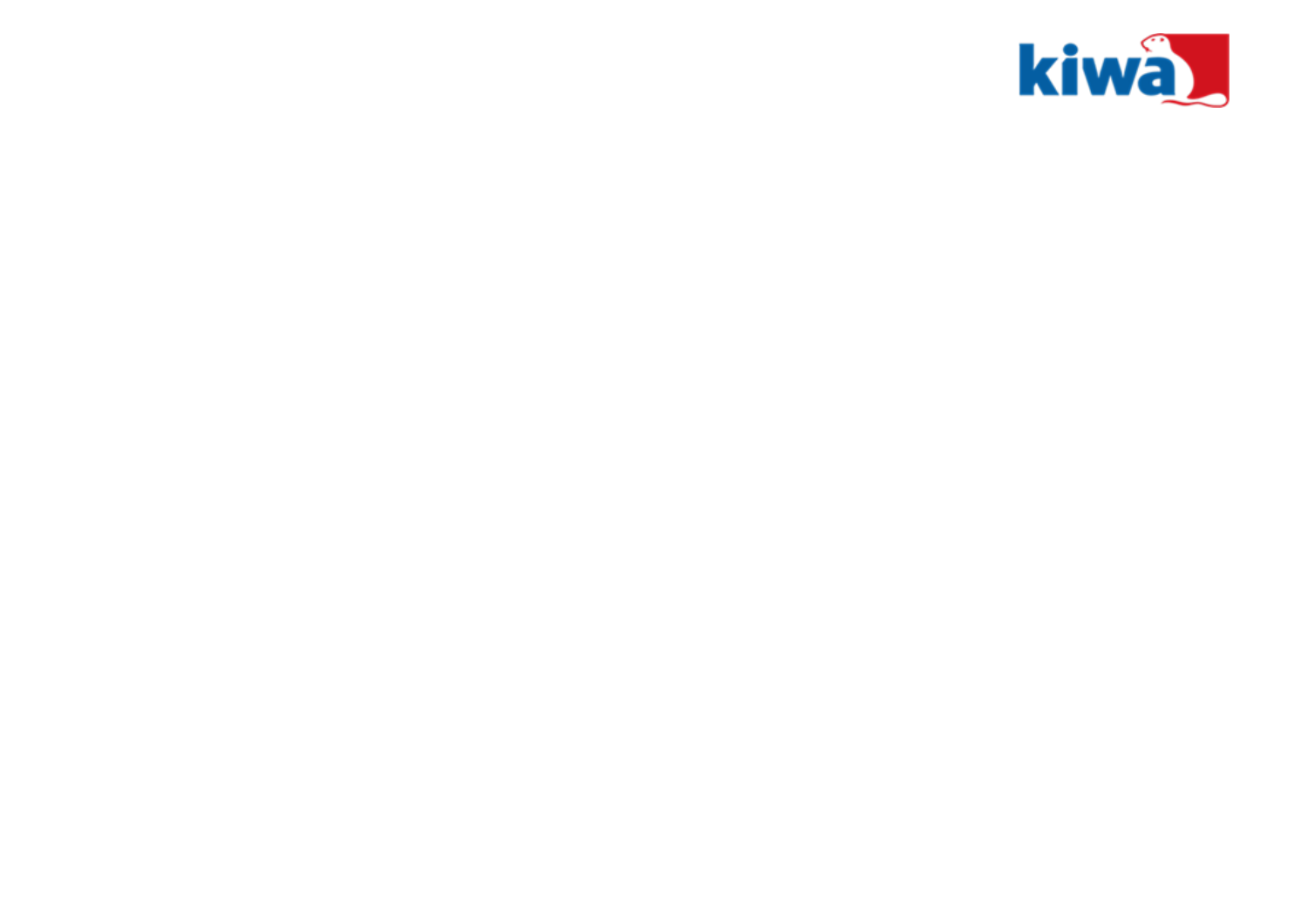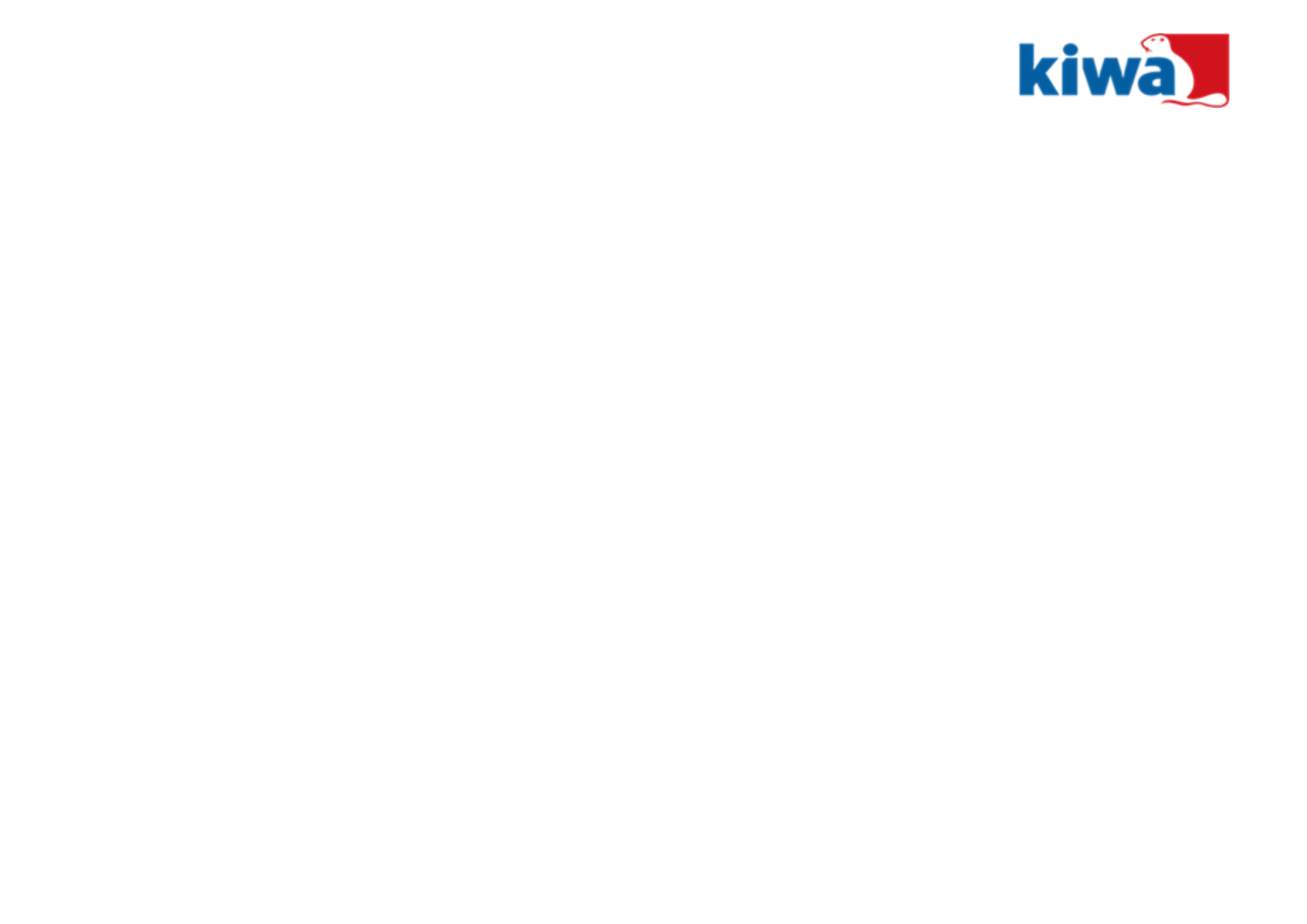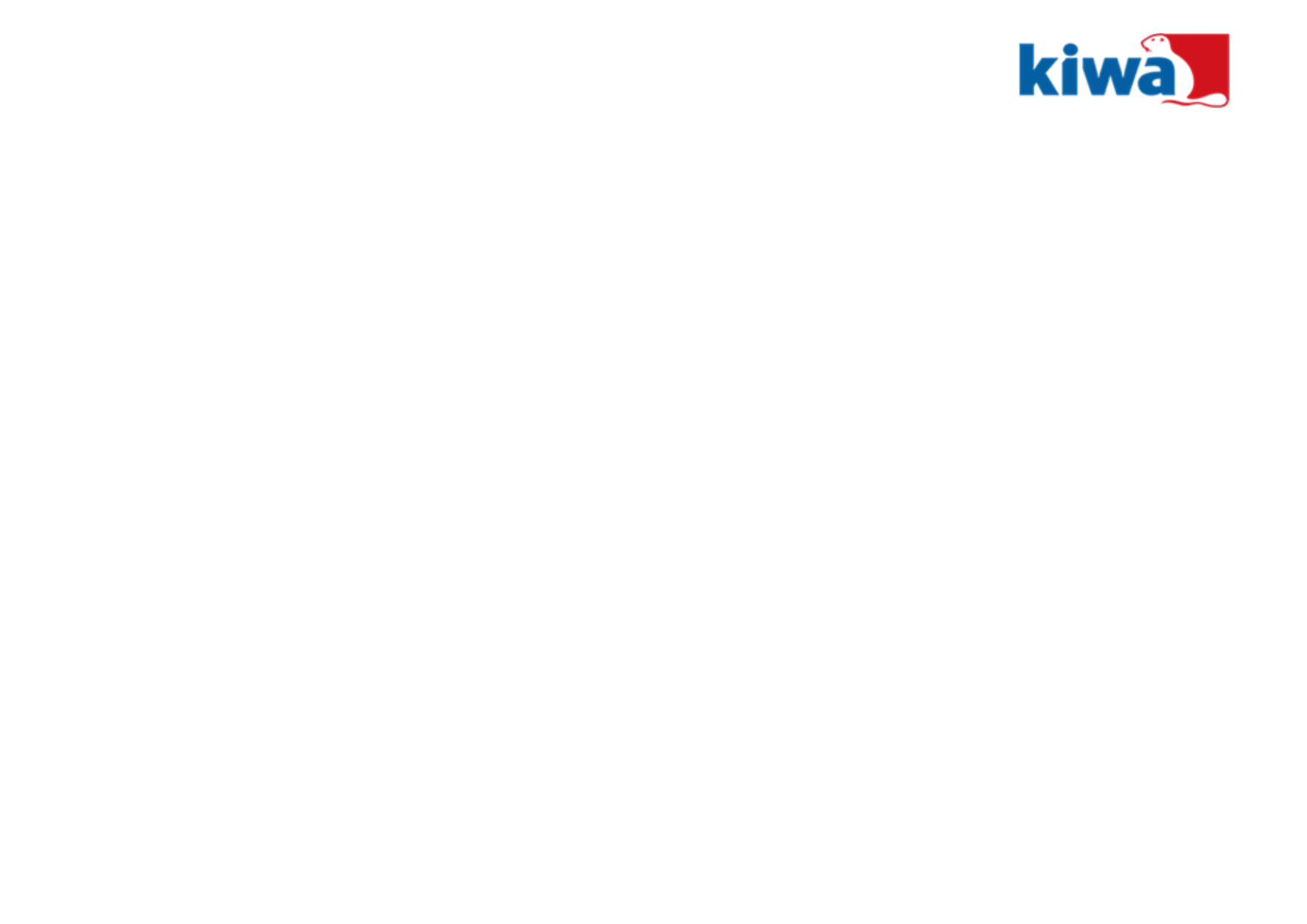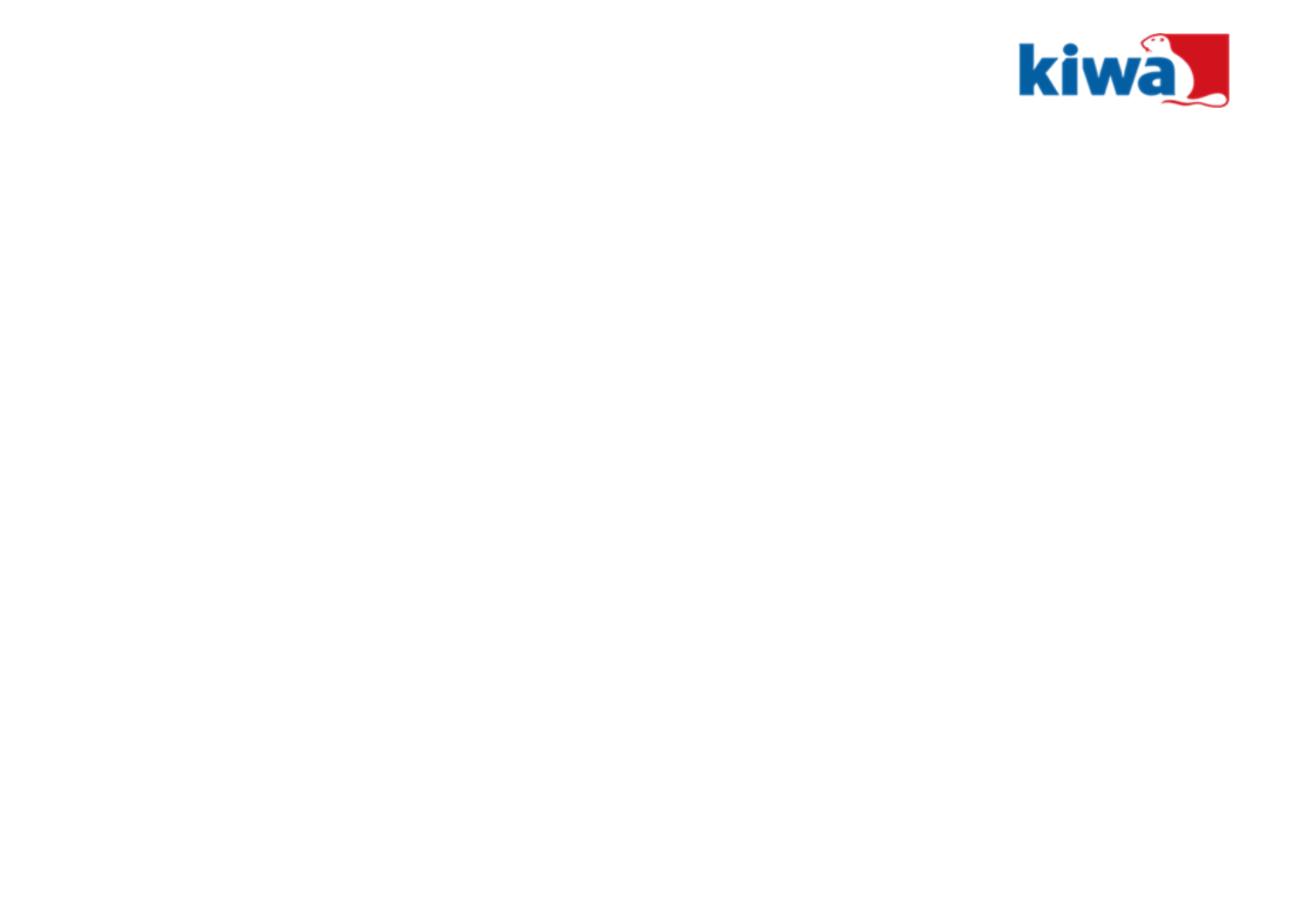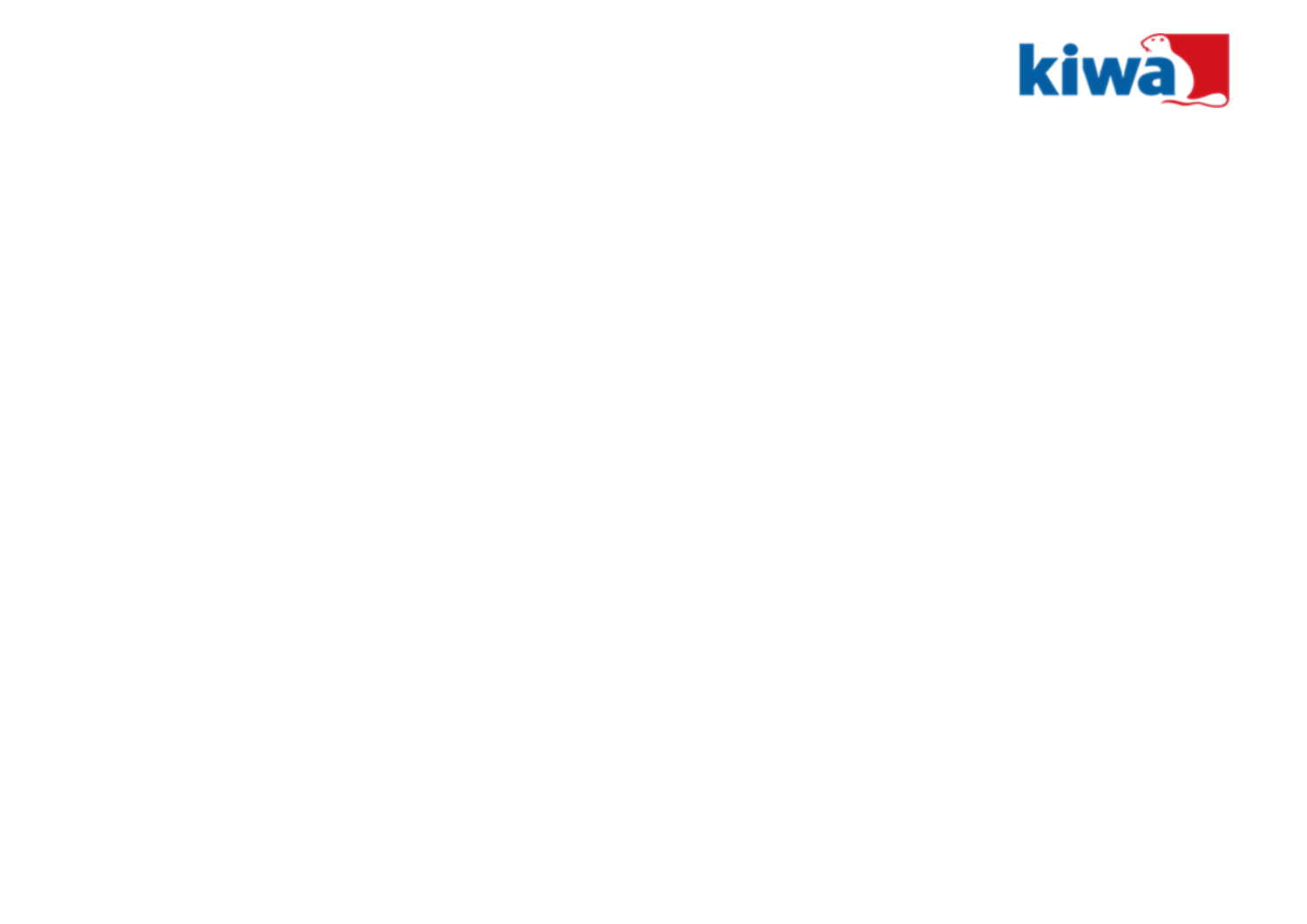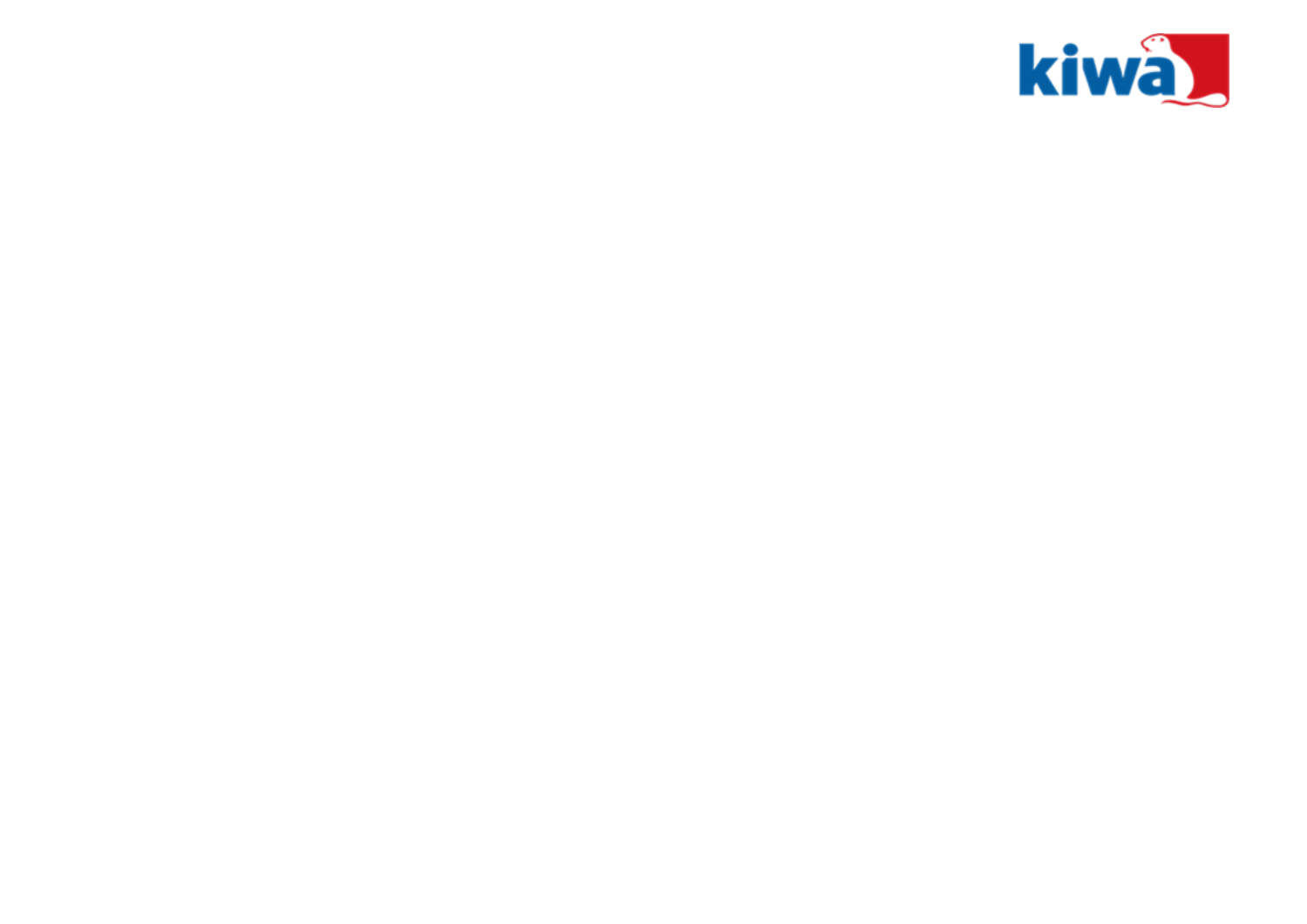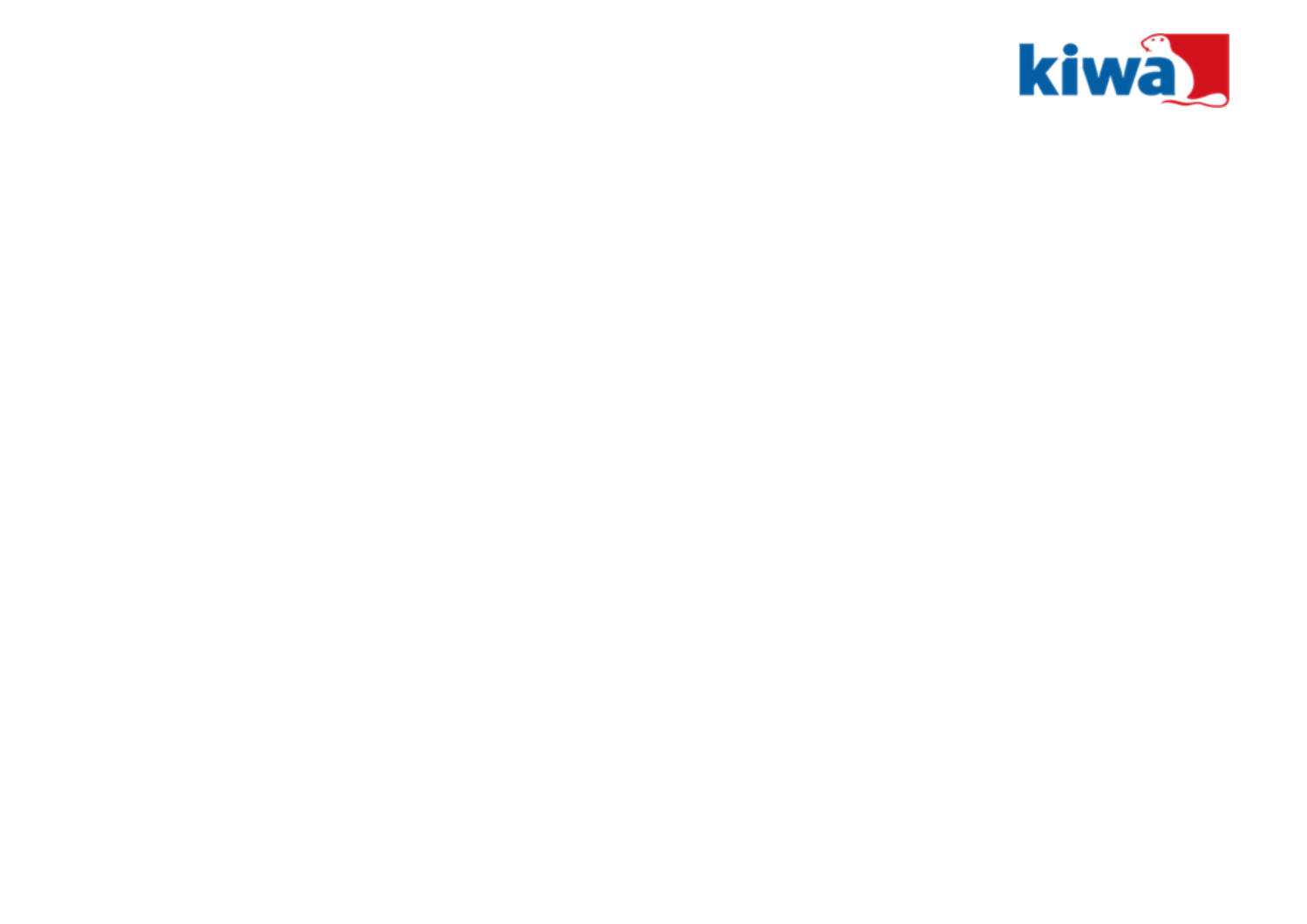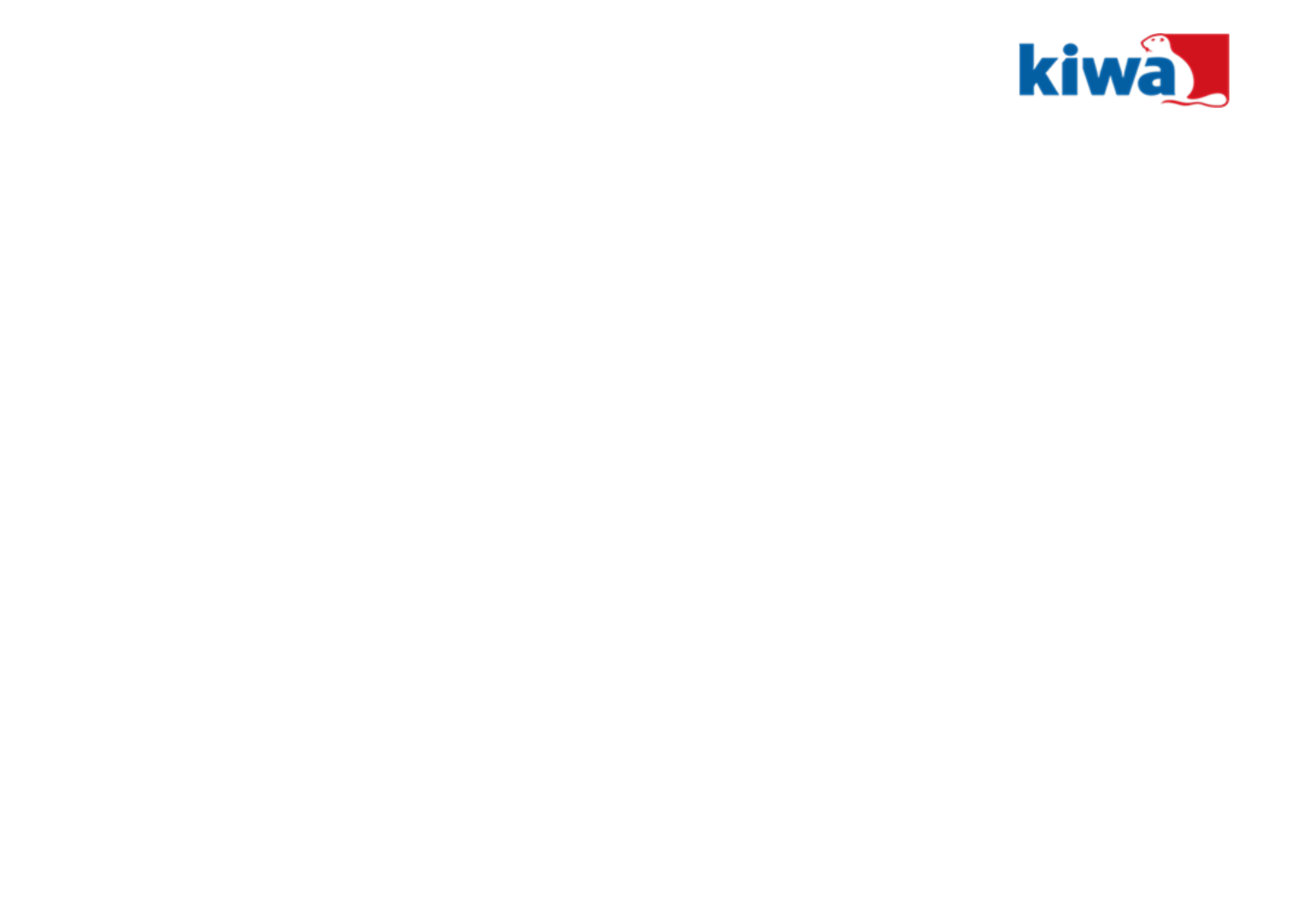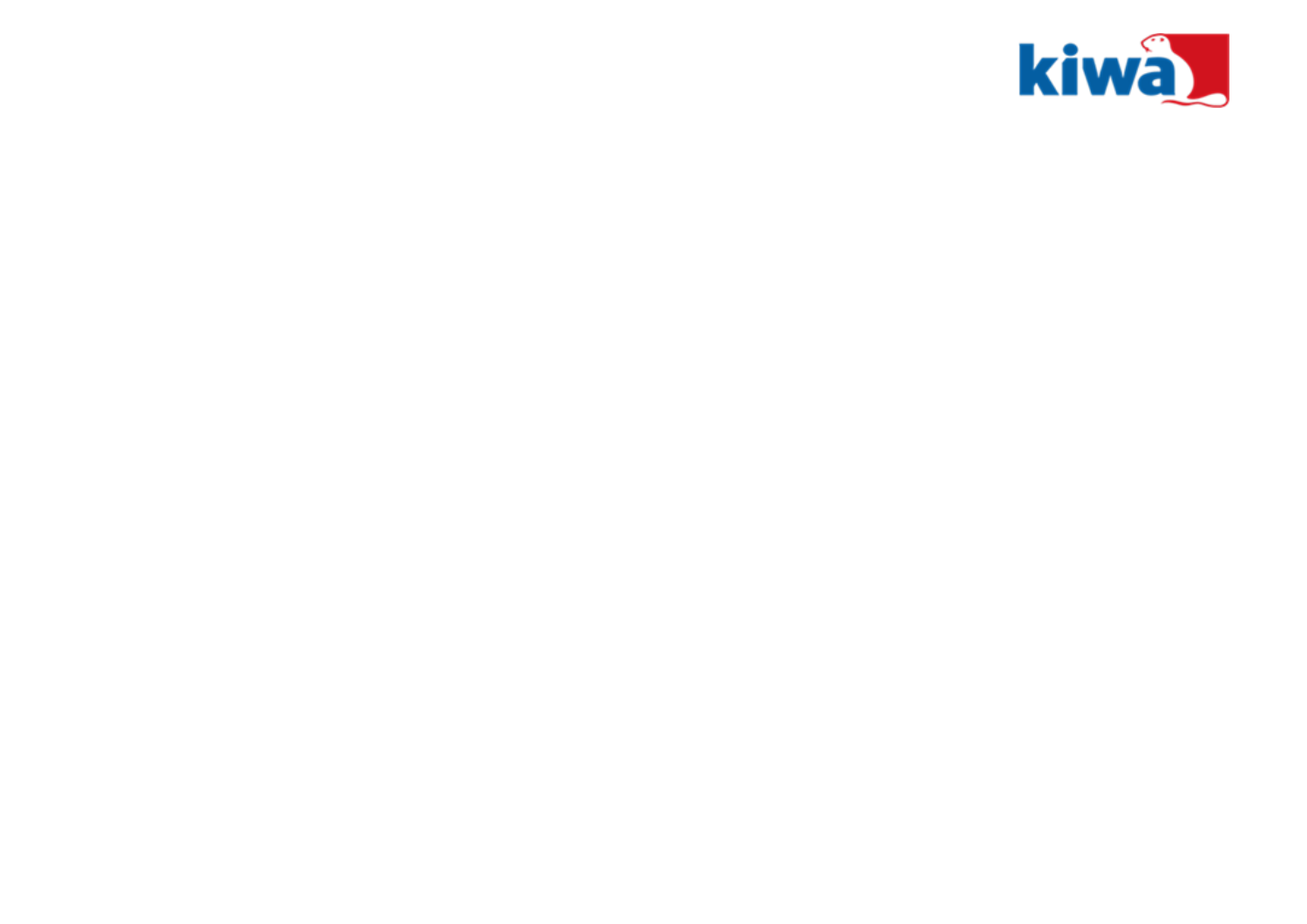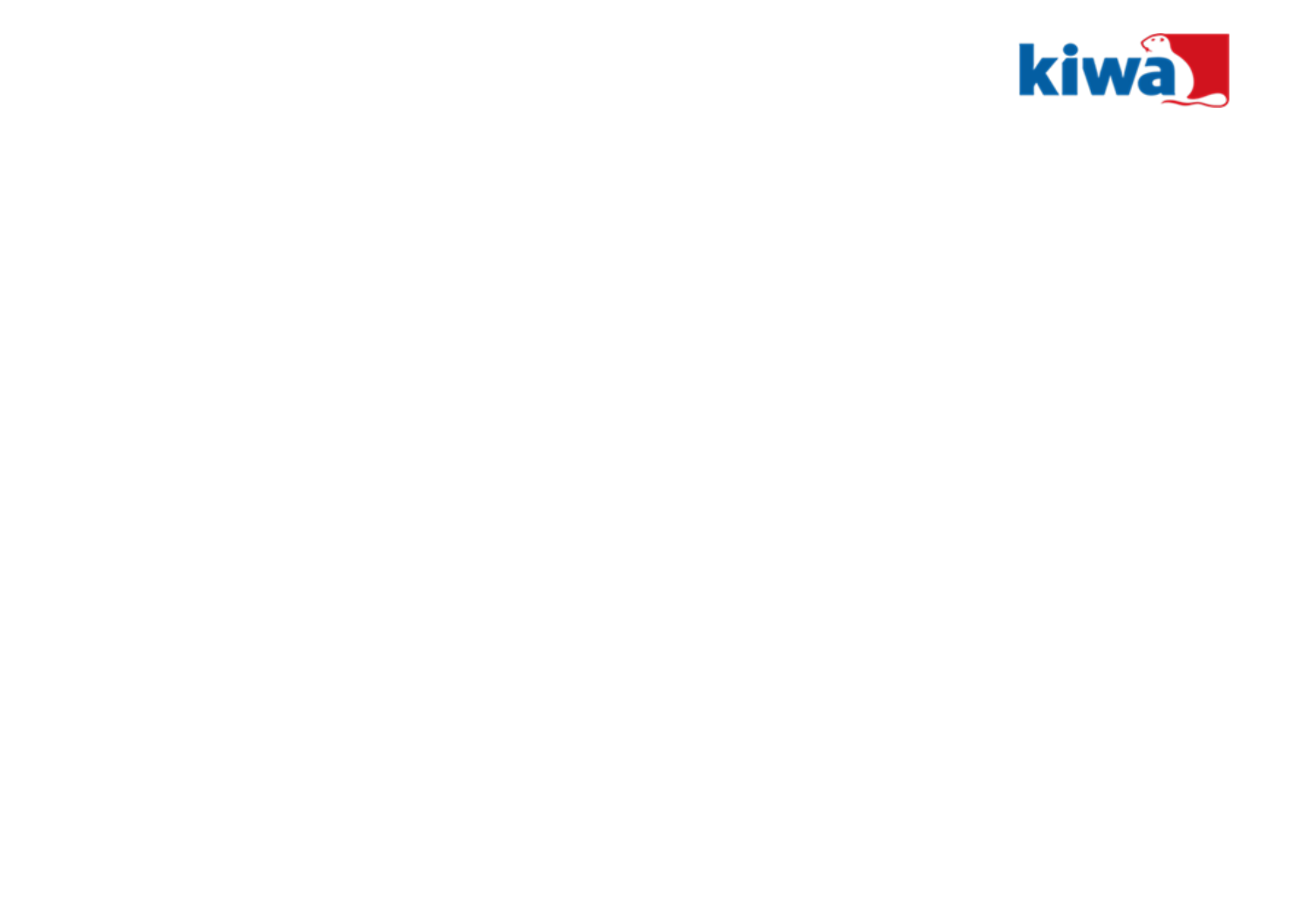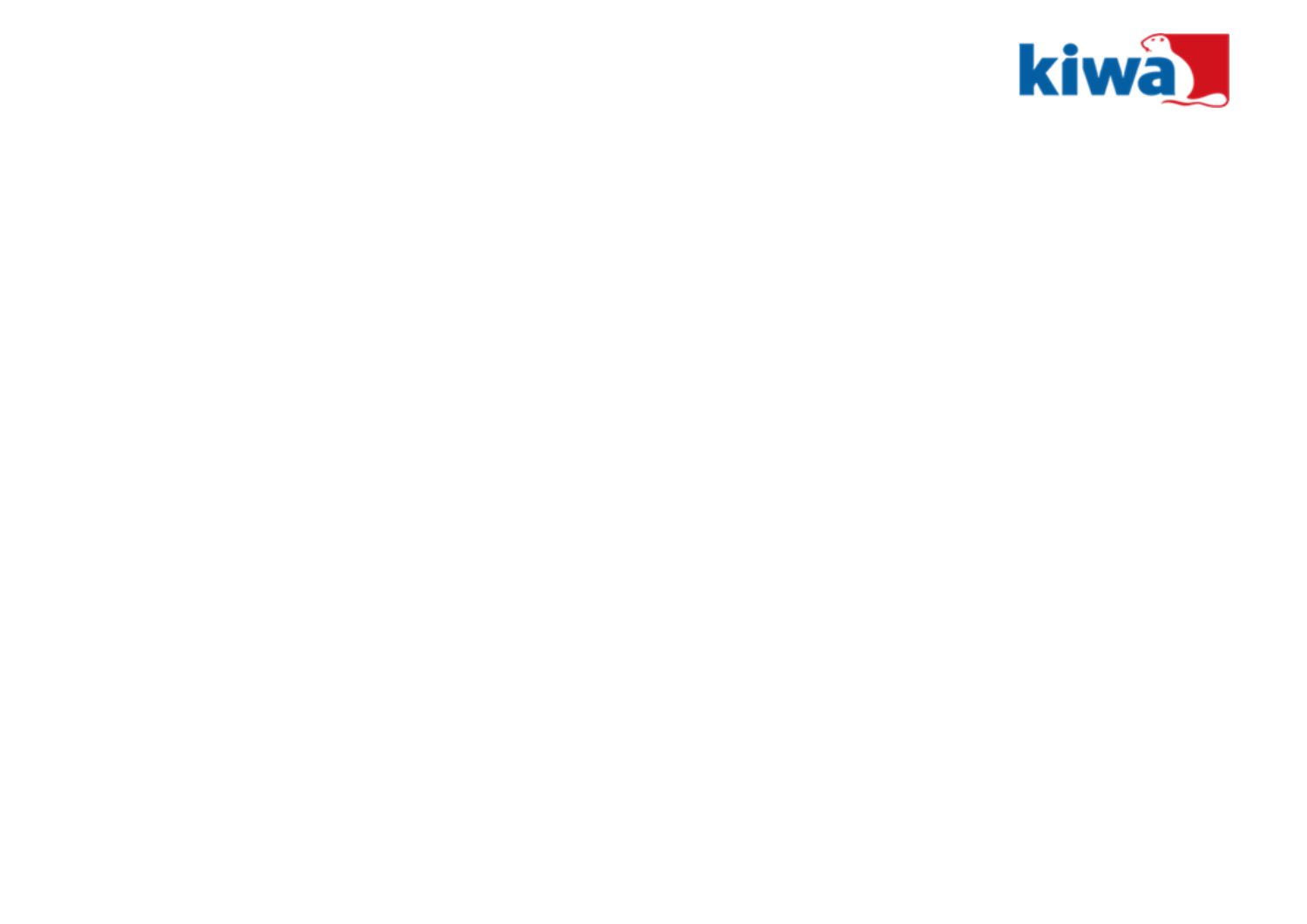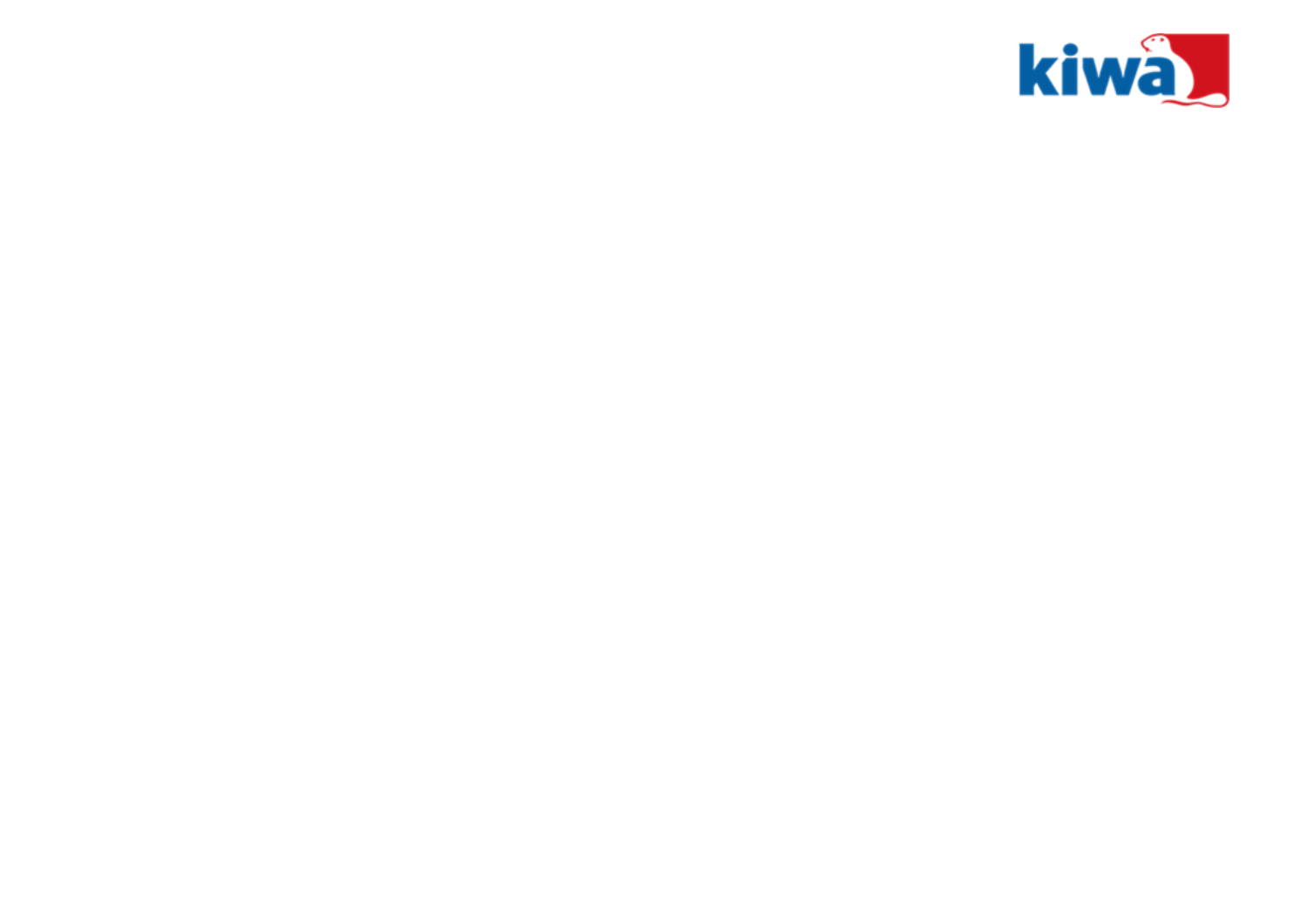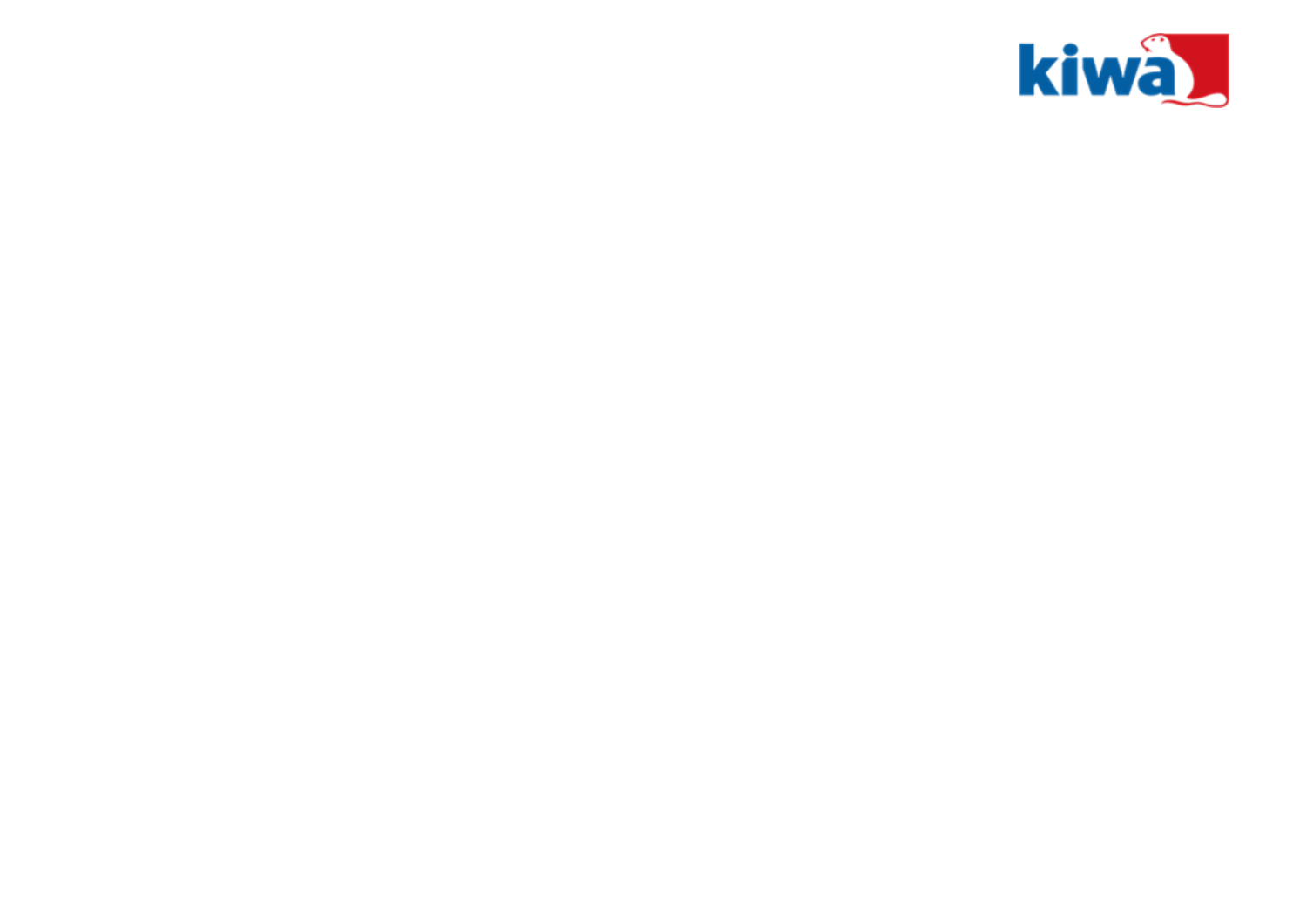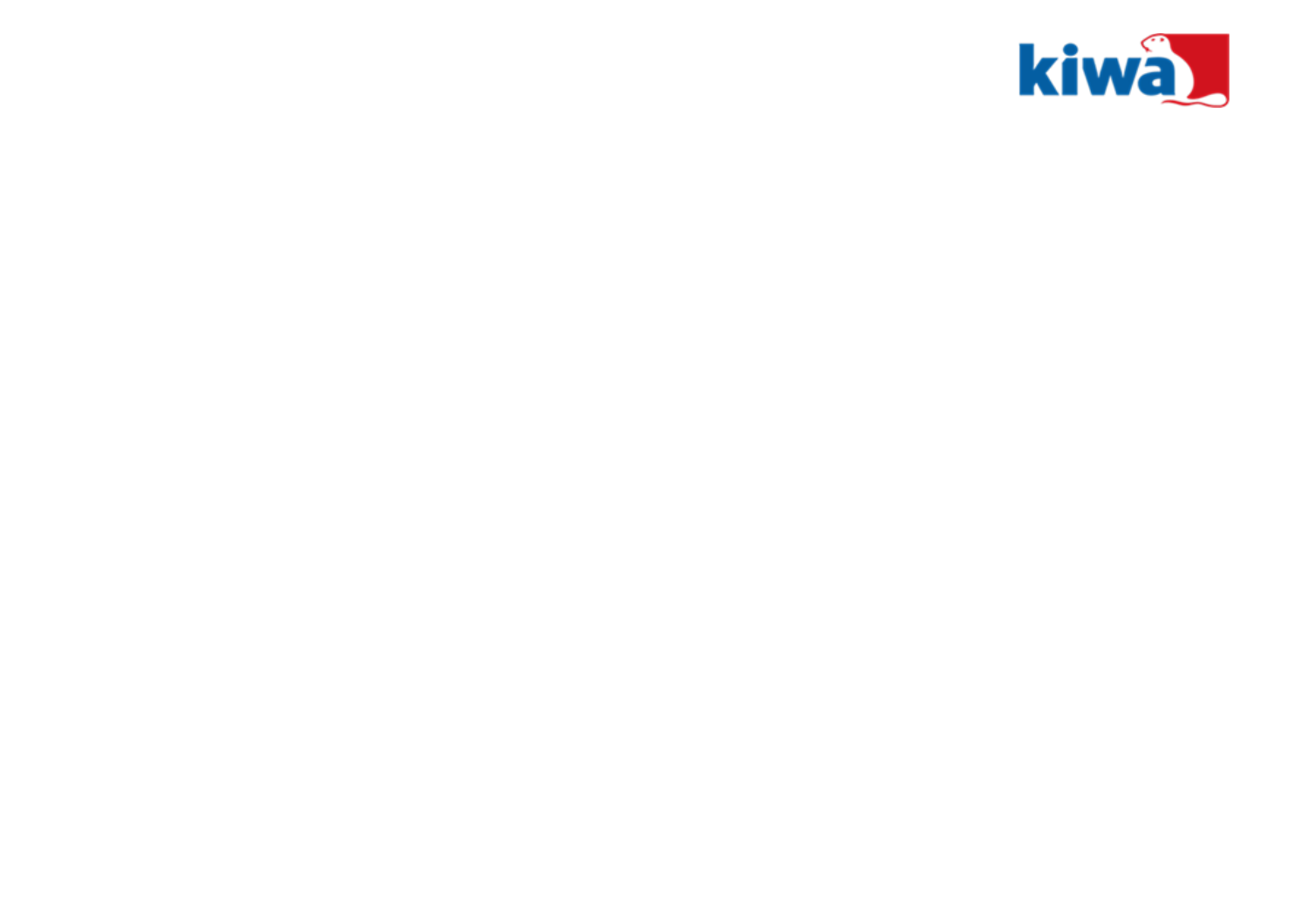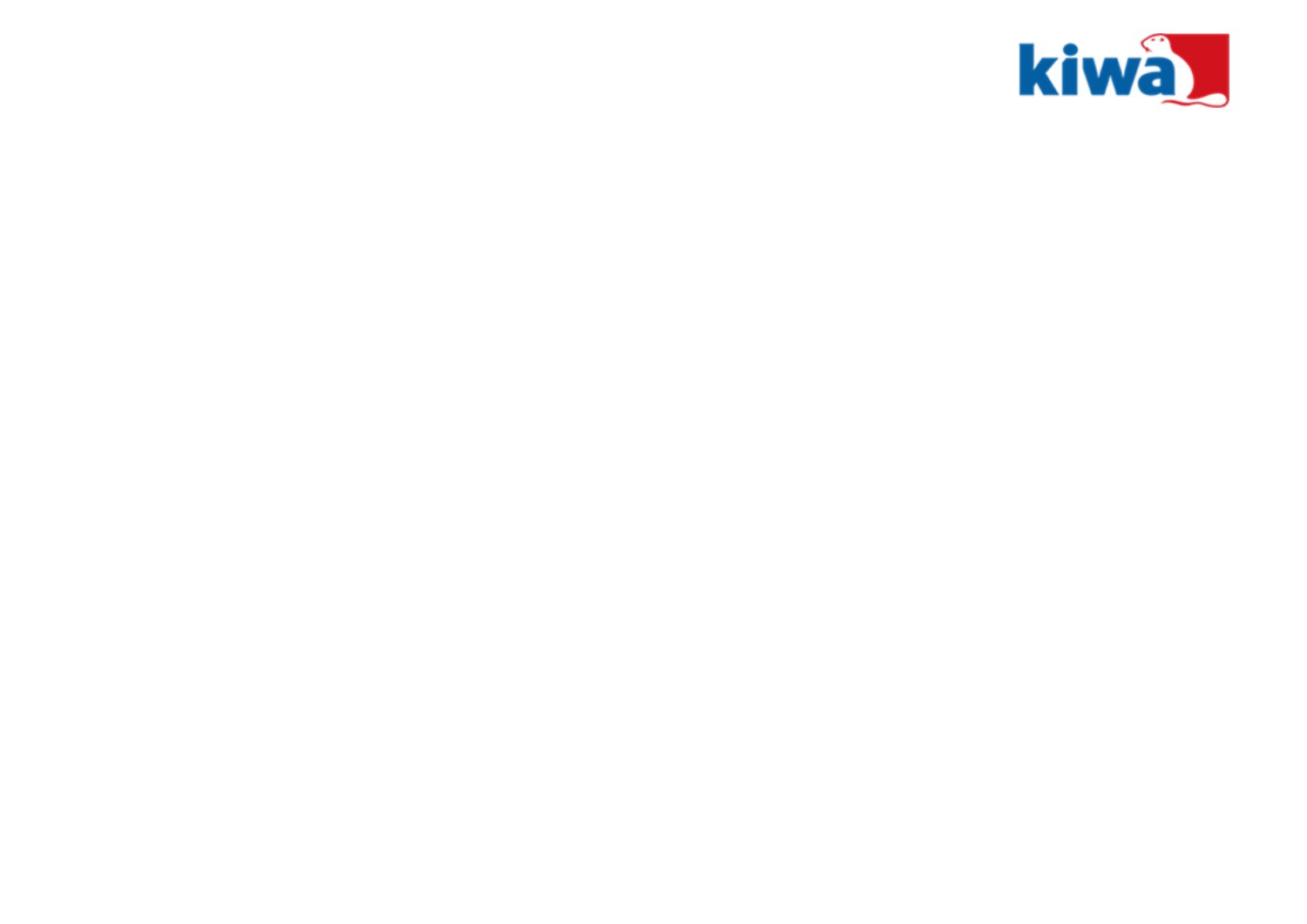